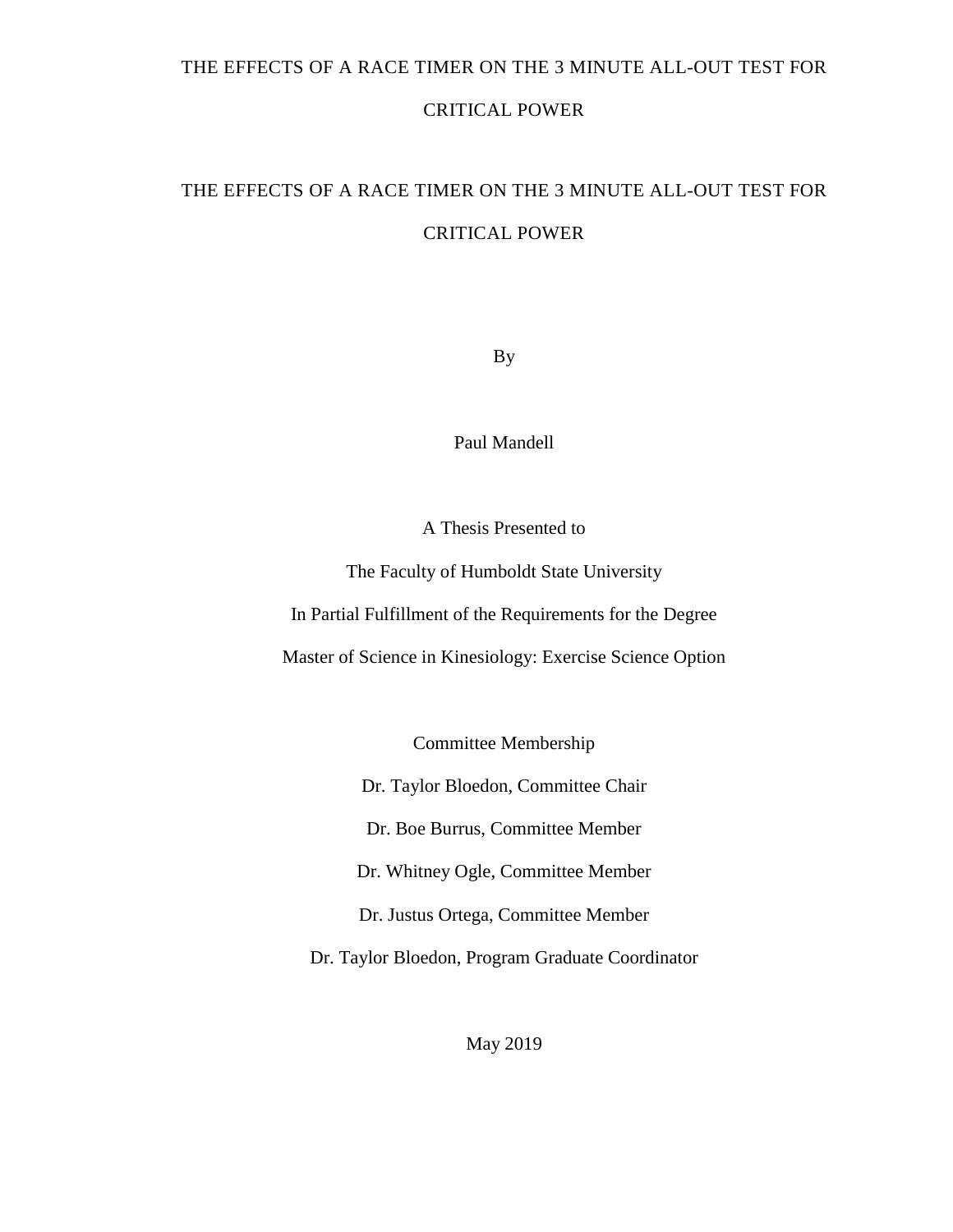#### **Abstract**

# <span id="page-1-0"></span>THE EFFECTS OF A RACE TIMER ON THE 3 MINUTE ALL-OUT TEST FOR CRITICAL POWER

### Paul Mandell

Maximal exercise testing is commonly employed by exercise scientists in order to assess an athlete's' capabilities and inform future training goals and tactics. The Critical Power (CP) concept provides a novel perspective on the physiological capacity of an individual to perform work. The 3 Minute All-Out Test (3MT) for critical power was developed by Vanhatalo, Doust, & Burnley in 2006. Concerns about pacing during the test lead to the development of protocol which blinds participants to time during the test. Twelve healthy active males were recruited to participate in the current study on the effects of a race timer on the 3MT. Participants completed one  $\rm \dot{VO}_{2peak}$  test and one 3MT familiarization trial before completing one standard 3MT and one 3MT with the presence of a countdown race timer. The presence of a race timer produced significant differences in CP & WEP, but not in PPO or total work between trials. These differences may be explained by the effect of knowledge of time on information processing and decision making during the 3MT. Future research should focus on the effects of a race timer on the 3MT in trained cyclists, and may be adapted to other modes of exercise.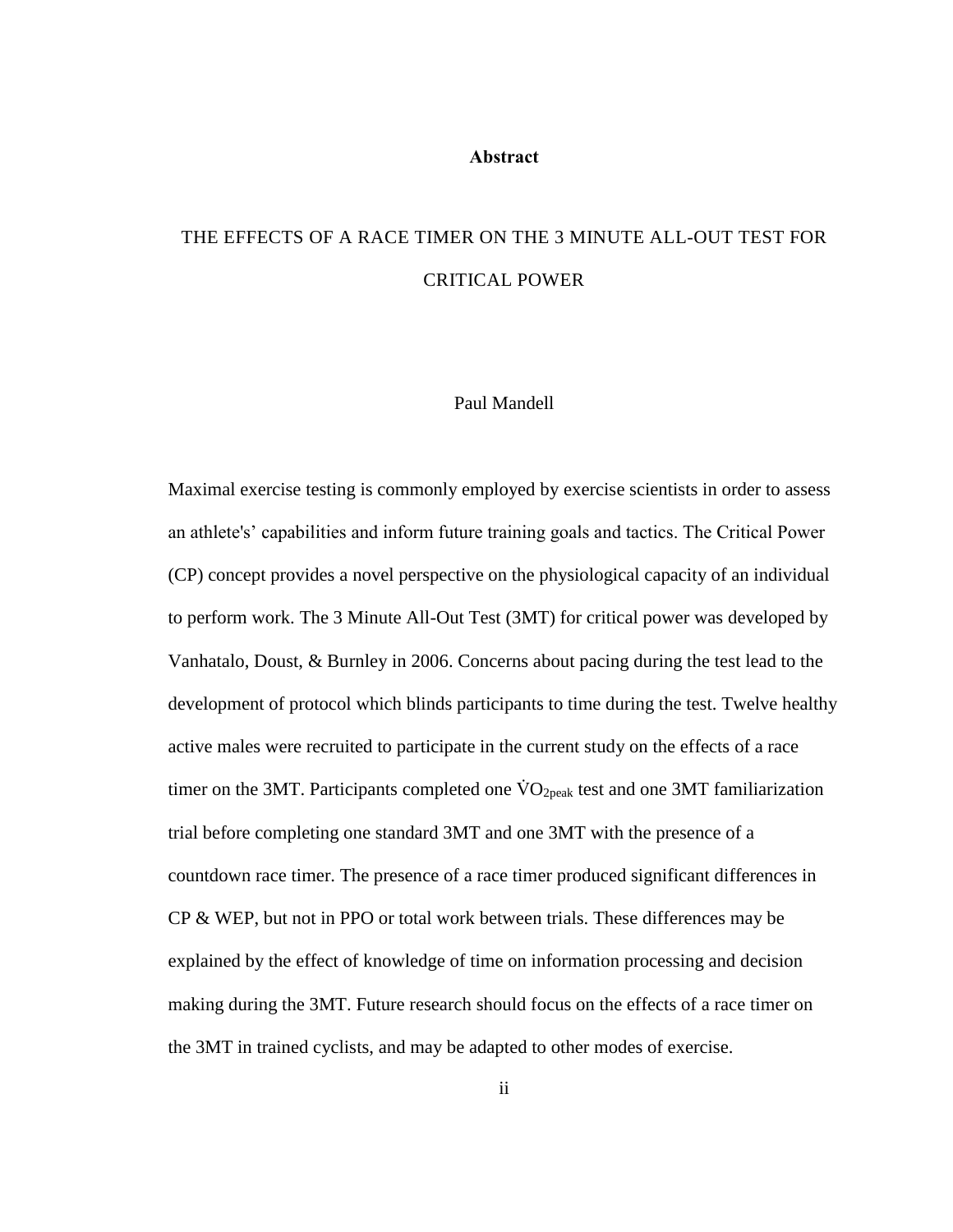## **Table of Contents**

| Factors Affecting Pacing, Cadence, & Power Output During Exercise  3 |  |
|----------------------------------------------------------------------|--|
|                                                                      |  |
|                                                                      |  |
|                                                                      |  |
|                                                                      |  |
|                                                                      |  |
|                                                                      |  |
|                                                                      |  |
|                                                                      |  |
|                                                                      |  |
|                                                                      |  |
|                                                                      |  |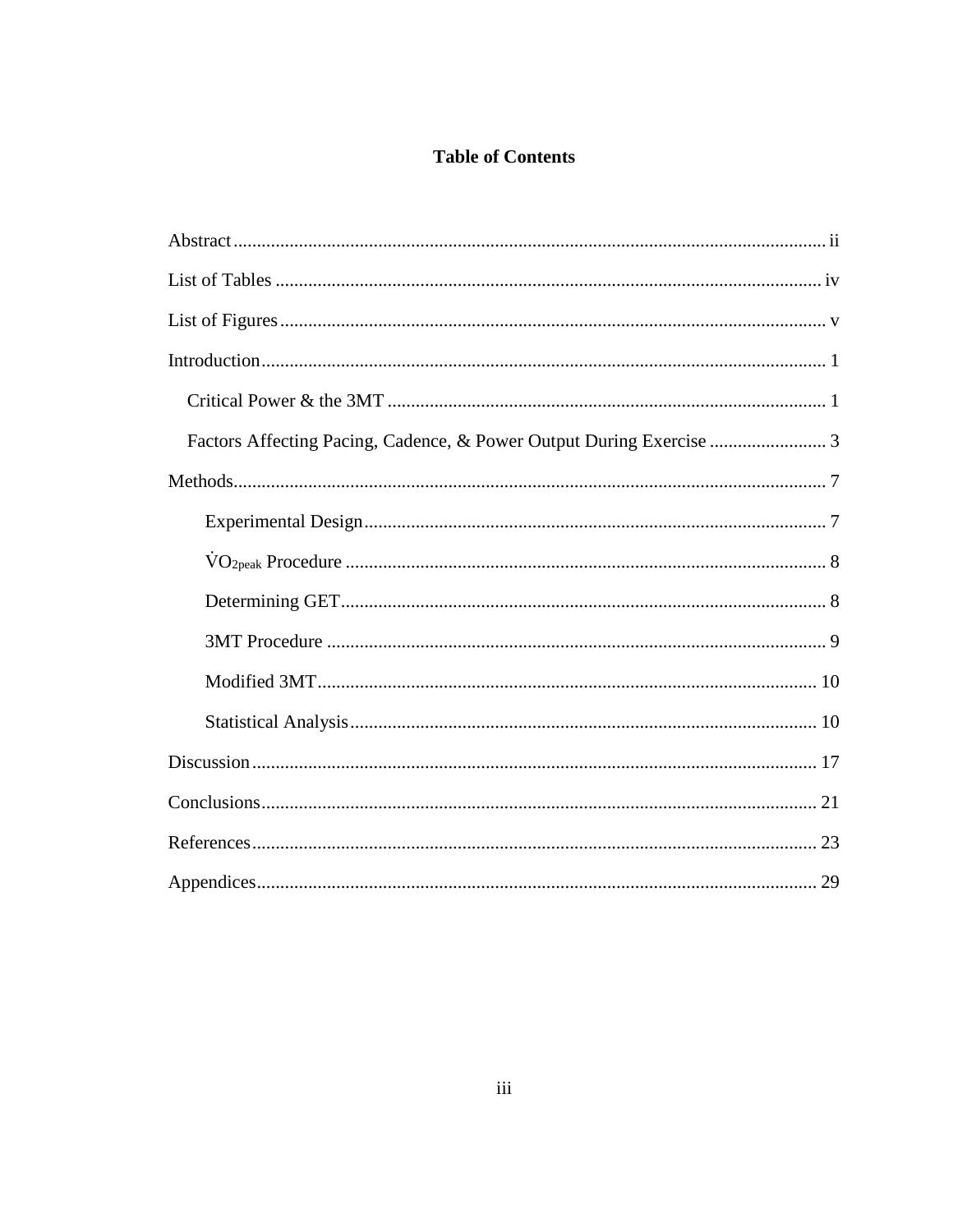## **List of Tables**

<span id="page-3-0"></span>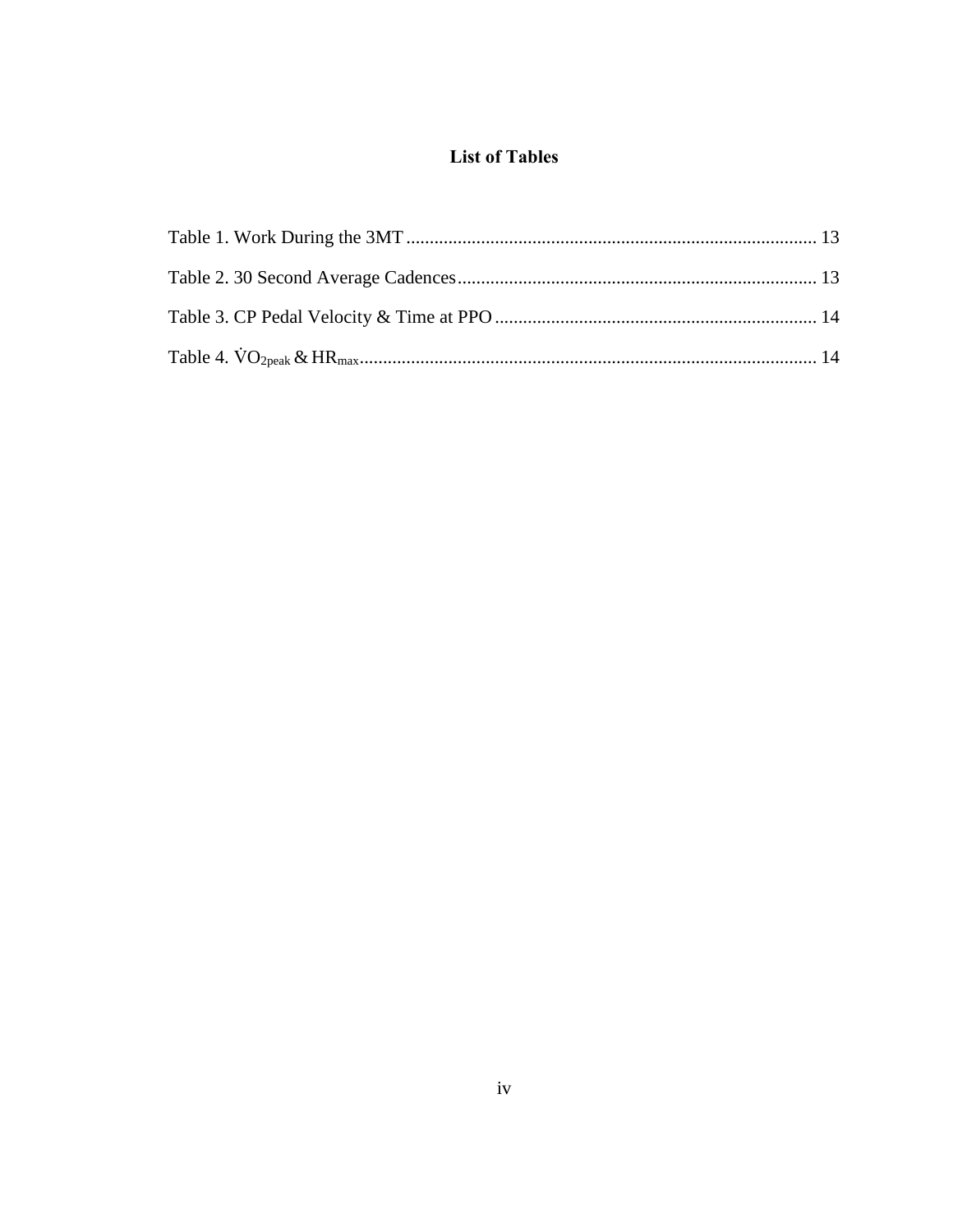## **List of Figures**

<span id="page-4-0"></span>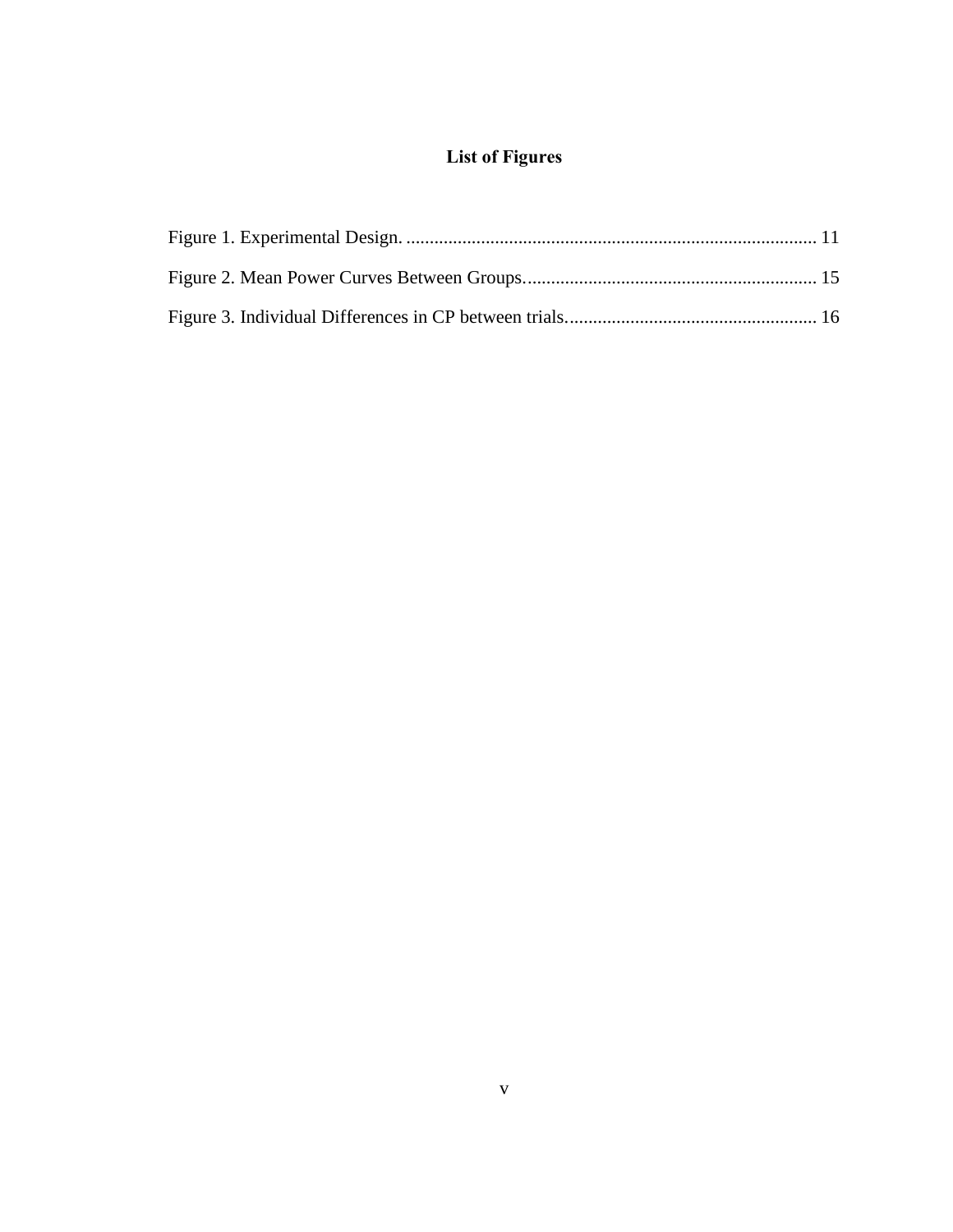#### **Introduction**

<span id="page-5-0"></span>Maximal exercise testing is commonly employed by exercise scientists in order to assess an athlete's' capabilities and inform future training goals and tactics. The Critical Power (CP) concept provides a novel perspective on the physiological capacity of an individual to perform work. CP represents the maximal rate of work at which an individual can sustain exercise through continuous, stable utilization of available substrates (Burnley, Doust, & Vanhatalo, 2006; Jones & Vanhatalo, 2017; Poole, Burnley, Vanhatalo, Rossiter, & Jones, 2016). Work Prime (W'), which represents exercise capacity above critical power, is established during CP testing, allowing for precise quantification of anaerobic work capacity (Jones & Vanhatalo, 2017). By establishing both CP and W', athletes, trainers, and coaches are able to create a profile which provides insights into race pacing as well as the duration and/or distance at which work above CP can be sustained (Poole et al., 2016). The variables obtained through a CP test hold the potential to influence race tactics in a number of endurance sports, as well as allowing for the creation of customized, and highly accurate interval training programs (Jones & Vanhatalo, 2017).

### <span id="page-5-1"></span>**Critical Power & the 3MT**

Critical Power represents the delineation point between the heavy and severe intensity domains of exercise (Lucas, Souza, Costa, Grossl, & Guglielmo, 2013; Poole et al. Jones, 2016; Jones, Wilkerson, Dimenna, Fulford, & Poole, 2008). The heavy exercise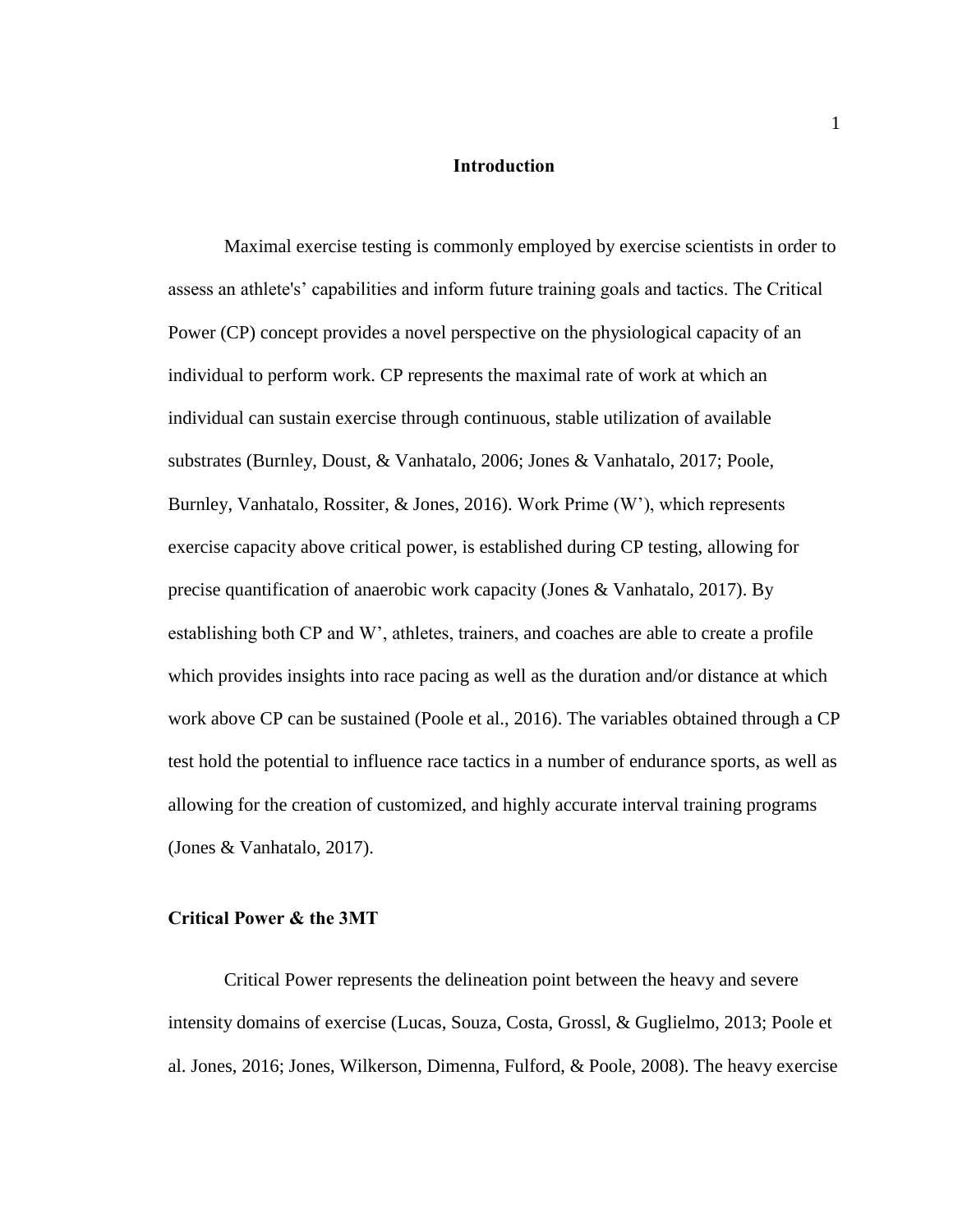domain, occurring at and below critical power, is characterized by a sharp increase in values for  $VO$ , lactate,  $[Cr+]$ , and increased  $[H+]$  at the onset of exercise. Subsequent stabilization of all values occurs shortly after exercise begins, indicating an ability to continue exercise until substrate depletion occurs (Jones et al., 2007). The severe intensity exercise domain is characterized by a sharp rise in lactate  $& VO$  at the onset of exercise, which continues to rise until fatigue is reached. Inorganic phosphate accumulates progressively while muscle phosphocreatine [PCr] decreases and muscle [H+] accumulates, leading to fatigue (Vanhatalo et al., 2016). In theory, exercise at 5% above CP would lead to volitional fatigue.

The basis for the CP model is the work-time relationship. Maximal work capacity at a given intensity is a product of energy use and reconstitution for a limited time period (Moritani, Nagata, deVries, & Muro, 1981; Jones & Vanhatalo, 2017). The traditional methodology for establishing CP consists of a series of constant work rate (CWR) tests on a cycle ergometer (Moritani, Nagata, deVries, Muro 1981; Hill DW 1993). While practical for the establishment of CP & W<sup>\*</sup>, the CWR hyperbolic method is time consuming and requires multiple laboratory sessions and personnel (Vanhatalo, Doust, & Burnley, 2006; Bergstrom, et. al., 2012; Black, Jones, Kelly, Bailey, & Vanhatalo, 2016; Jones & Vanhatalo, 2017). A better test to determine CP, W\*, PPO was needed if the CP concept was to be efficiently utilized.

Vanhatalo, Doust, & Burnley (2008) developed and validated the 3MT in which participants are instructed to pedal all-out against a fixed resistance for three minutes. The 3MT is a practical, efficient, and non-invasive method for determining both CP and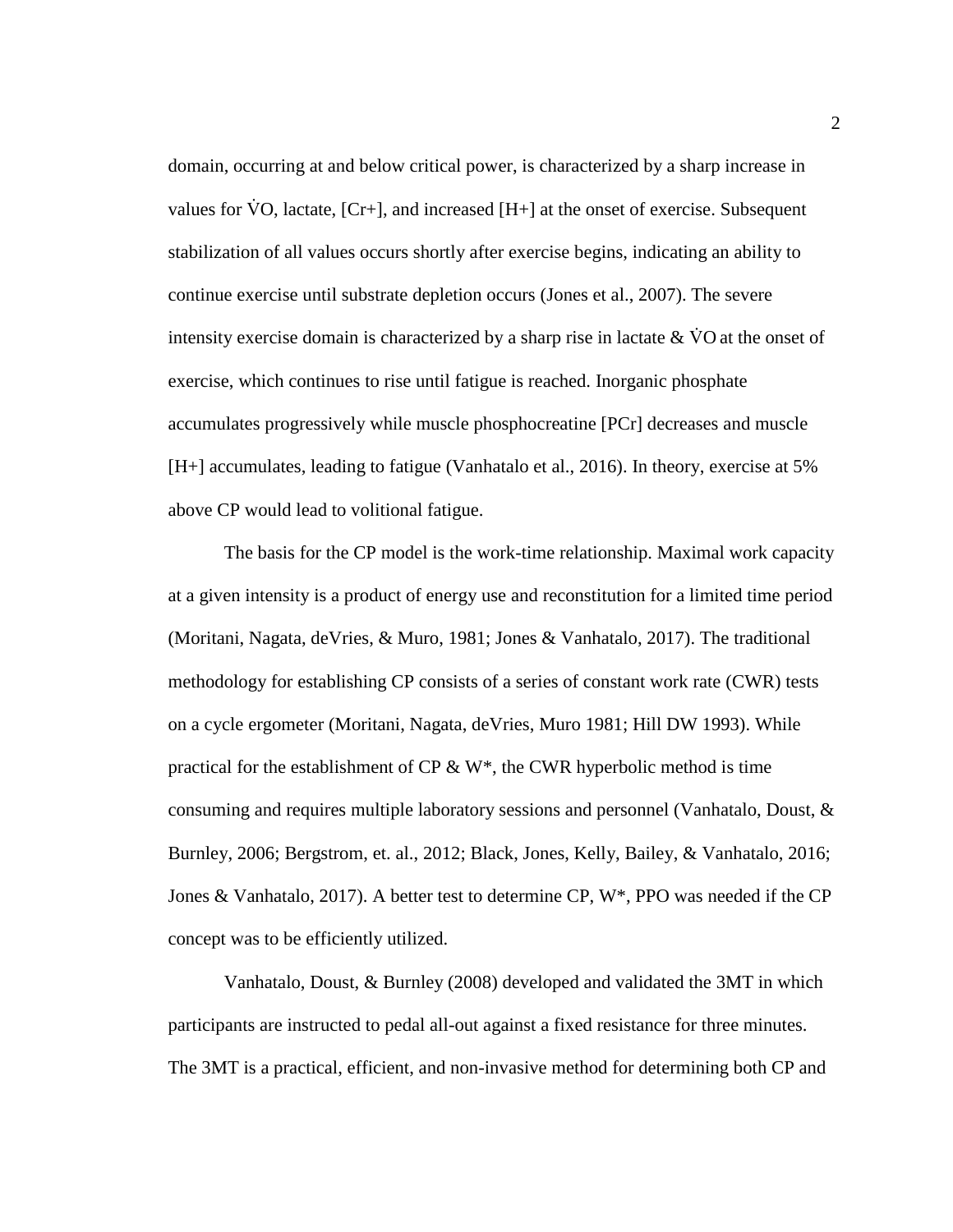W' as well as determining  $\rm \dot{VO}_{2peak}$  and maxHR (Burnley, Doust, & Vanhatalo, 2006). This method requires fewer laboratory visits, and because it is sensitive to changes in training status, the 3MT presents a novel and time conscious way to evaluate athletes (Cheng, Yang, Lin, Lee, & Wang, 2011; Cheng, Hsu, Kuo, Shih, & Lee, 2016; Bergstrom, et. al., 2012; Karsten, Jobson, Hopker, Stevens, & Beedie, 2014; Poole et al., 2016; Jones & Vanhatalo, 2017).

### <span id="page-7-0"></span>**Factors Affecting Pacing, Cadence, & Power Output During Exercise**

Sport and exercise performance is influenced by internal and external sensory input, which informs an athlete about the current exercise session and informs decision making for future actions (Hampson, Gibson, Lambert, & Noakes 2001; Ulmer, Schneider, & Freitag 2002; Tucker, 2009; Pageaux 2014). Performance outcomes in the 3MT are similarly sensitive to a number of external and internal factors. These factors include, but are not limited to; internal and external sensory feedback, perception of fatigue, prior knowledge of exercise mode, knowledge of distance/time remaining during exercise, mood state, and anticipation (Hampson, Gibson, Lambert, & Noakes 2001; Ulmer, Schneider, & Freitag 2002; Tucker, 2009, Pageaux 2014; Smitts et. Al. 2014; Smits, Polman, Otten, Pepping, & Hettinga 2016).

Teleoanticipation theory suggests that exercise performance is precisely regulated based primarily on duration and/or distance as well as intensity and RPE (Ulmer, Schneider, & Freitag 2002). Prior knowledge of the exercise and associated intensity further refine the ability to regulate performance by introducing an anticipatory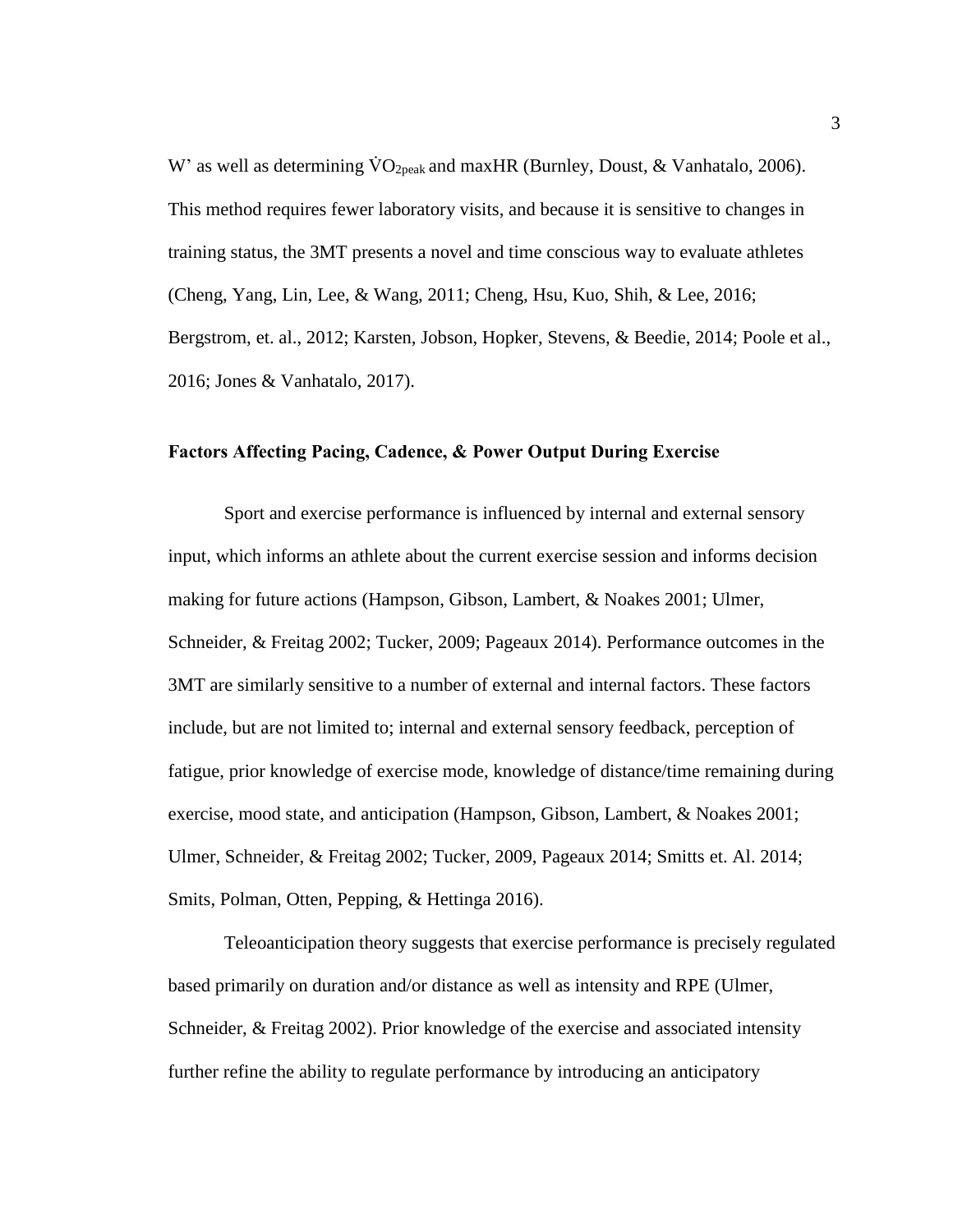component. Ulmer, Schneider, & Freitag (2002) supported this idea by demonstrating that swimmers were able to precisely judge and monitor exercise intensity and power output for a known duration and distance. This theory was later refined by Noakes (2009), who absorbed the anticipatory template into the Central Governor Theory (CGT), and offered a broader explanation of autoregulation across a wider variety of exercise intensities. CGT posits that the nervous system precisely monitors work output and exercise intensity as a protective mechanism in order to maintain homeostasis (Tucker, 2009). The proposed mechanisms of the CGT rely on a number of internal physiological factors such as respiratory rate, heart rate, VO, blood lactate  $\&$  [H+] accumulation, skin and core temperature, and mechanical strain, which provide afferent neural feedback in order to help establish Rate of Perceived Exertion (RPE) (Tucker, 2009; Hampson, Gibson, Lambert, & Noakes, 2001). This explanation relies heavily on the idea that exercise performance is largely dependent on the participants ability to tolerate discomfort. One major limitation of the CGT is that it approaches the brain and nervous system as a black box. CGT fails to account for a person's previous experience, information acquisition from both internal and external environmental stimuli, decision making skills, and the coupling of afferent feedback and efferent output during exercise.

Maybe a transition before this paragraph The Affordance Competition Theory (ACT) further revises the CGT by taking into account affordances offered by an individual's environment (Smits, Hettinga, & Pepping, 2014). Affordances are environmental stimuli that inform a person about possibilities for specific future actions, and are in constant competition with one another (Smits et. Al. 2014). These potential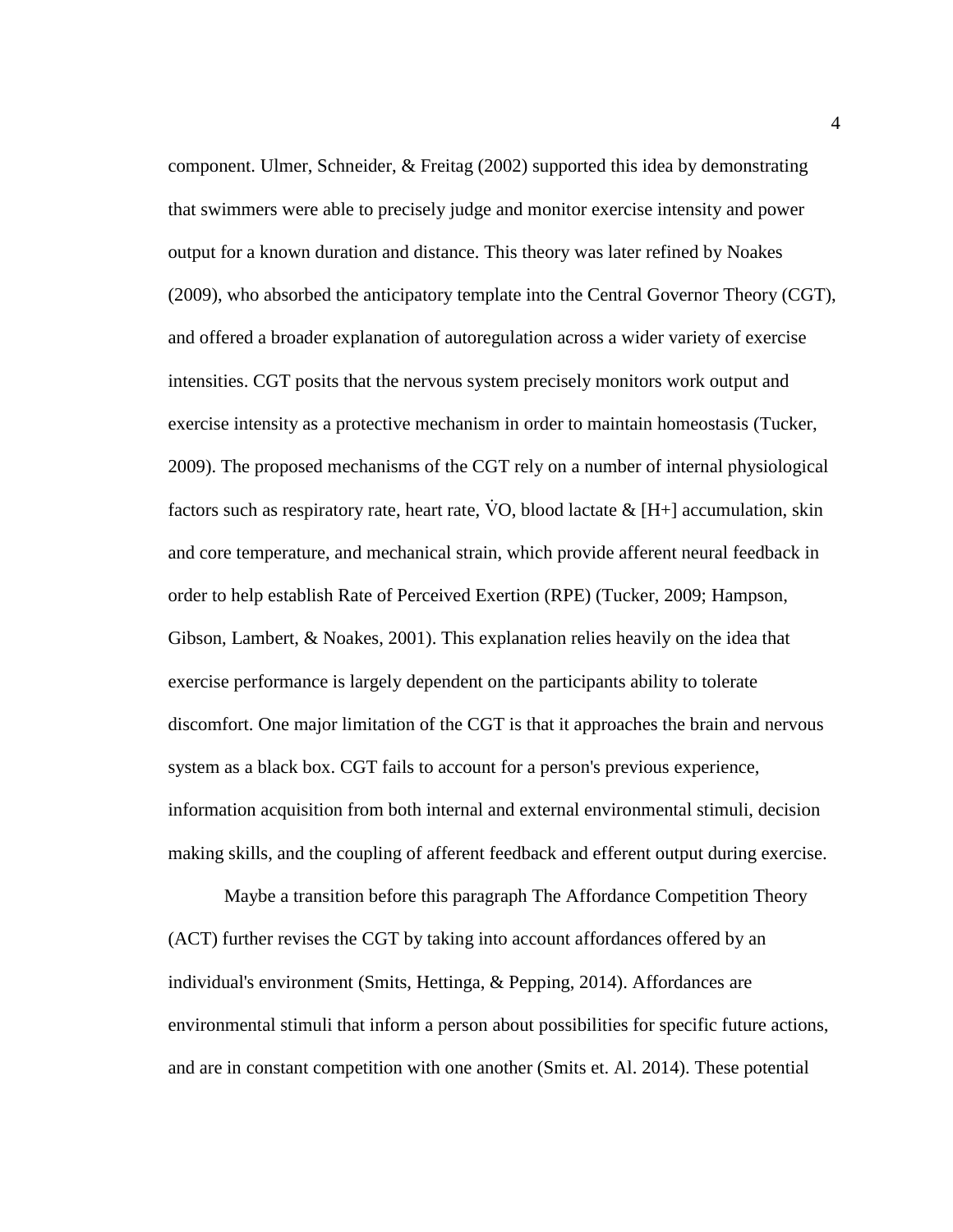actions are weighed against external influences such as risk, reward, and metabolic reserves/cost. Indeed, there is evidence to suggest that pacing is a decision based process and that athletes of different experience levels rely on different sources of input to inform their decision-making process (Parry, Chinnasamy, & Micklewright 2012; Smitts, Pepping, Hettinga, 2014; Smitts, Polman, Otten, Pepping, & Hettinga 2016; Boya et. al. 2017). The ACT also lends credibility to the Psychobiological Model for Endurance Exercise, which accounts for the cognitive-motivational factors (cognitive-motivational affordances) that influence decision based pacing strategies. This model lists knowledge of distance and time remaining/covered, RPE, motivation, and previous experience as the leading cognitive-motivational factors for decision based pacing (Pageaux, 2014).

Previous research using the 3MT has followed a protocol designed and validated by Vanhatalo, Doust, & Burnley (2006), which relies on the blinding of participants to time and power output during the 3MT. Typically, participants undertaking the 3MT complete one familiarization session prior to testing sessions, thereby providing a partial anticipatory template for future testing sessions. While the logic behind a preventative pacing strategy in the 3MT is sound, blinding the participants to time may actually be of detriment to the accuracy of the results. The current protocol may prevent participants from achieving a true all-out effort by dismantling the anticipatory template for the session and leading to inaccuracies in the decision-making process during the 3MT (Tucker, 2009; Pageaux, 2014; Smitts, Pepping, Hettinga, 2014). It is possible that the introduction of a time component to the 3MT may result in higher and more accurate values for PPO, CP, and W' in participants with knowledge of test duration based on a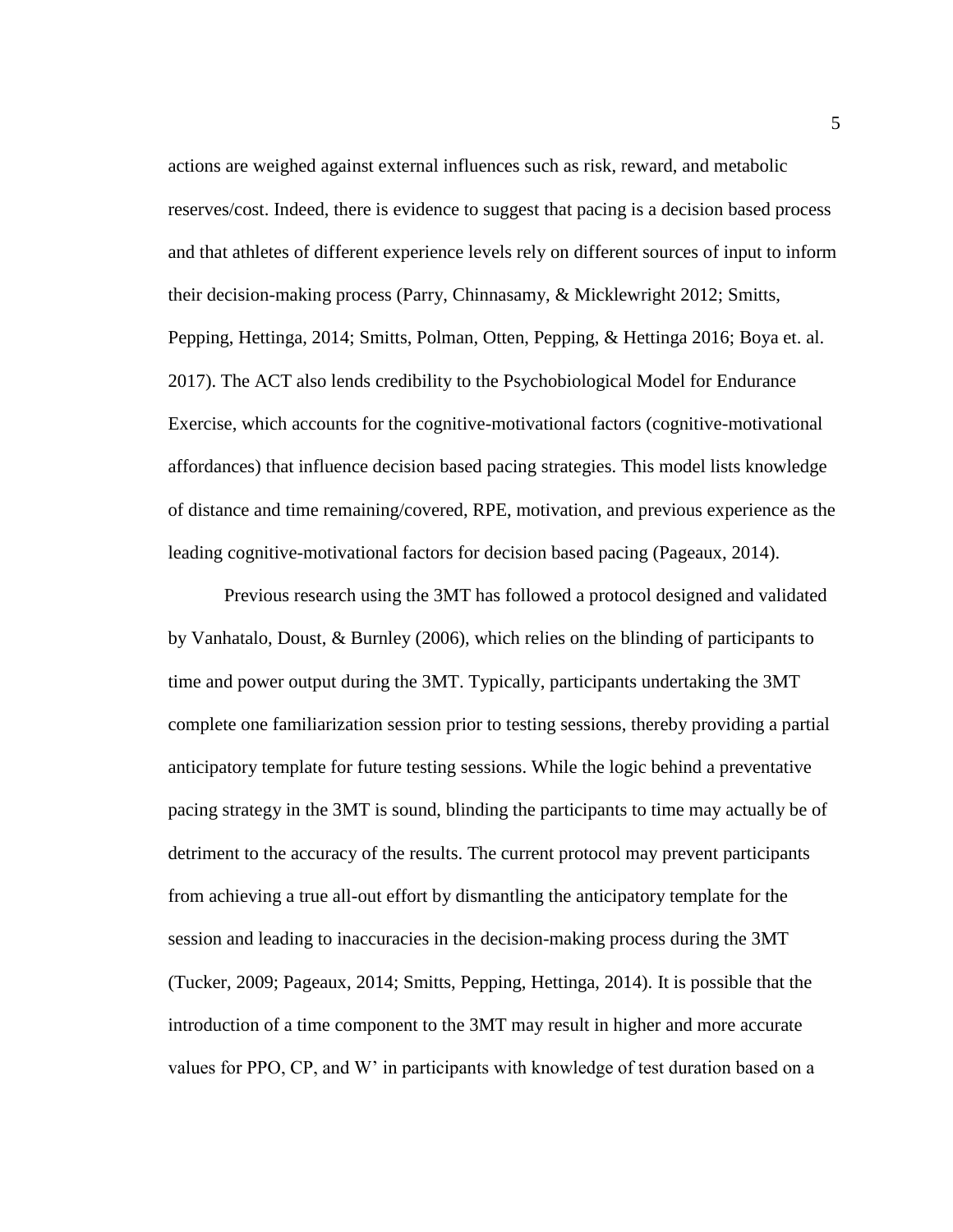refined ability to monitor exercise intensity.

To date, there has been no research investigating what effects knowledge of time may have on outcomes of the 3MT. Therefore, the purpose of this study is to investigate the effects of incorporating a race timer in the 3MT on CP, work above end power (WEP, a measure of W') PPO, Mean power, Total work,  $\text{VO}_{2\text{peak}}$ , & HRmax. This study aims to further refine the body of knowledge surrounding the Critical Power Concept and to contribute to the 3MT as a performance measurement for establishing critical power.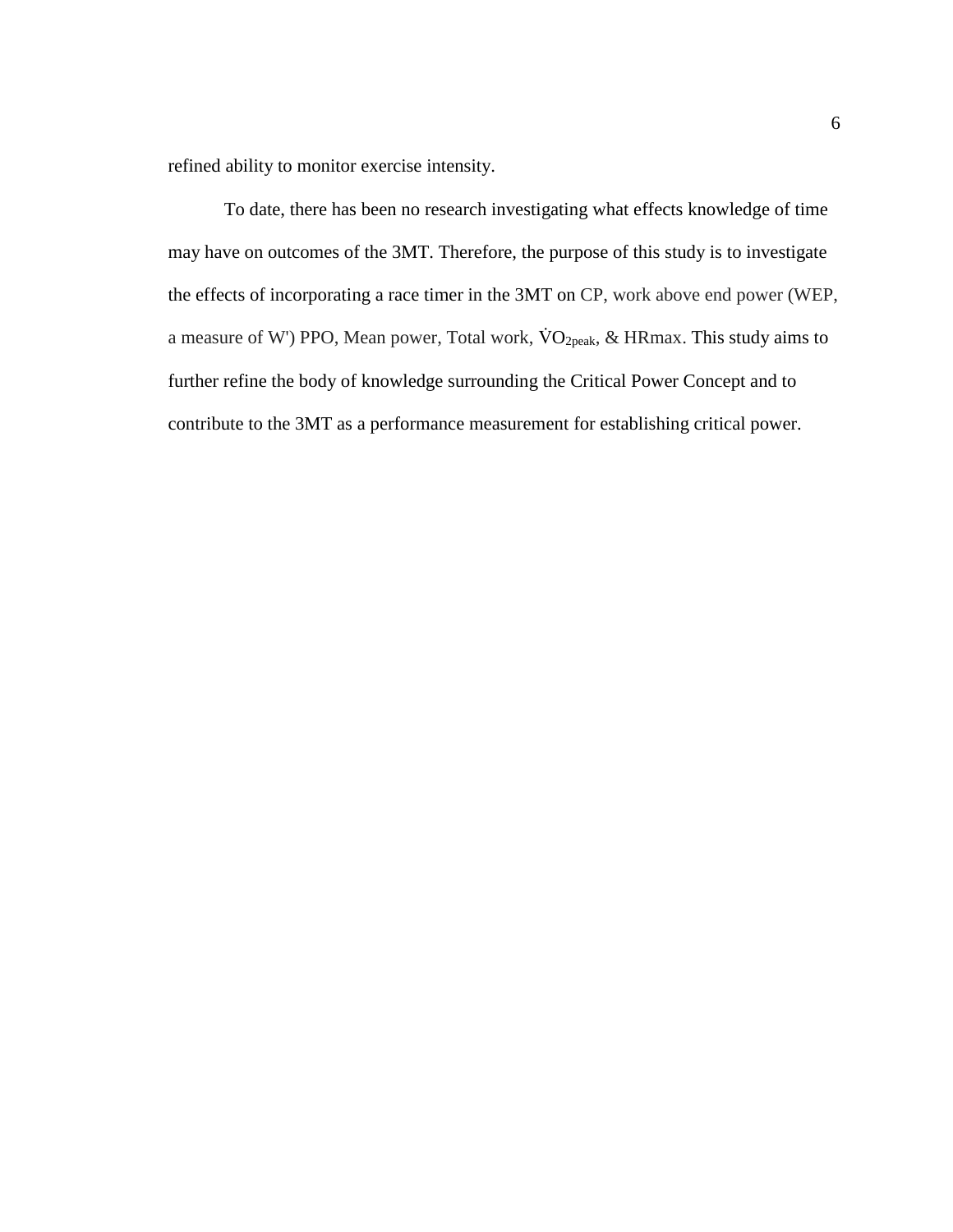### **Methods**

<span id="page-11-0"></span>12 healthy active males (Age: 24.9 years +/- 2.2, Height: 180.4cm +/- 7.5, Weight: 78.1kg  $+/-$  6.6, VO2peak: 53.9ml.kg.min  $+/-$  6.1) were recruited to participate in this study, which followed a randomized and counterbalanced design (IRB 18-064). Participants completed an exercise history questionnaire to establish their experience with high intensity exercise before being invited to participate in the study. All participants had routinely engaged in high intensity exercise such as Olympic lifting, resistance training, power training, or HIIT 2-3x weekly for at least three months prior to the study. Participants were determined to be free from any injuries, medical issues, or risk for metabolic disease prior to enrollment.

### **Experimental Design**

<span id="page-11-1"></span>Experimental protocol consisted of four visits to the laboratory with a minimum of 48 hours between each session, as shown in figure 1. Visit 1, participants completed the informed consent, exercise habits questionnaire, PAR-Q, anthropometric measures, and an incremental ramp test to determine  $\rm \dot{VO}_{2peak}$  and gas exchange threshold (GET). Visit 2 consisted of a 3MT familiarization trial used to accustom participants to the protocol and to help control for a learning effect, although data was not included in the data analysis. Visits 3 and 4 took place in a randomized and counterbalanced format. One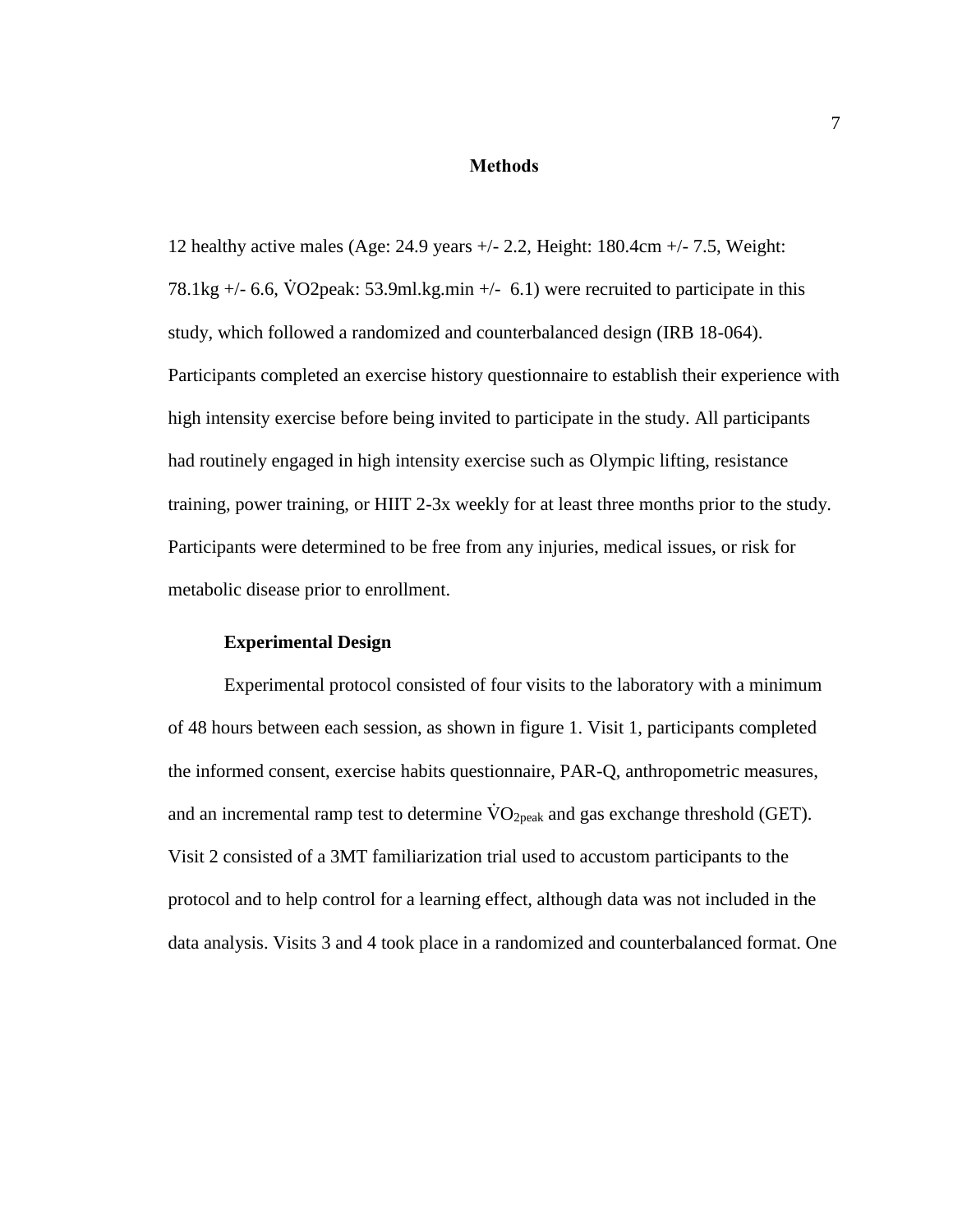standard 3MT was completed, serving as the control, while the other test consisted of a modified 3MT which served as the experimental trial.

### **V̇ O2peak Procedure**

<span id="page-12-0"></span>All cycling sessions took place on a Velotron electronically braked cycle ergometer (Racermate, Inc. 2017, Seattle, WA). The handlebars and the seat on the cycle ergometer were adjusted for comfort. The same measurements were replicated for all the following sessions to ensure the same bike fit for all session. The  $\rm \ddot{V}O_{2peak}$  protocol consisted of 3 minutes of unloaded cycling followed by a 30 watt/min increase until volitional fatigue. Participants were instructed to maintain their preferred cadence for as long as possible. The test was concluded when cadence dropped 10rpm below their specified preferred cadence for more than 10 consecutive seconds, despite strong verbal encouragement. Verbal encouragement was standardized so as not to reveal or allude to any metrics including elapsed time, power output, or metabolic data. The same phrases (e.g. "Push!" "Dig Deep!" "Don't let your cadence drop!") were used at regular intervals throughout each test by the same research assistants.  $VO<sub>2peak</sub>$  was determined from the highest 10-second average achieved at any point during the test (Vanhatalo, Doust, & Burnley, 2007).

### **Determining GET**

<span id="page-12-1"></span>GET was estimated using the 10 second averaged data from the  $\rm\ddot{V}O_{2peak}$  test according to the V-slope method (Vanhatalo, Doust, & Burnley, 2006; Vanhatalo, Doust, & Burnley, 2007). Consensus between three qualified researchers was reached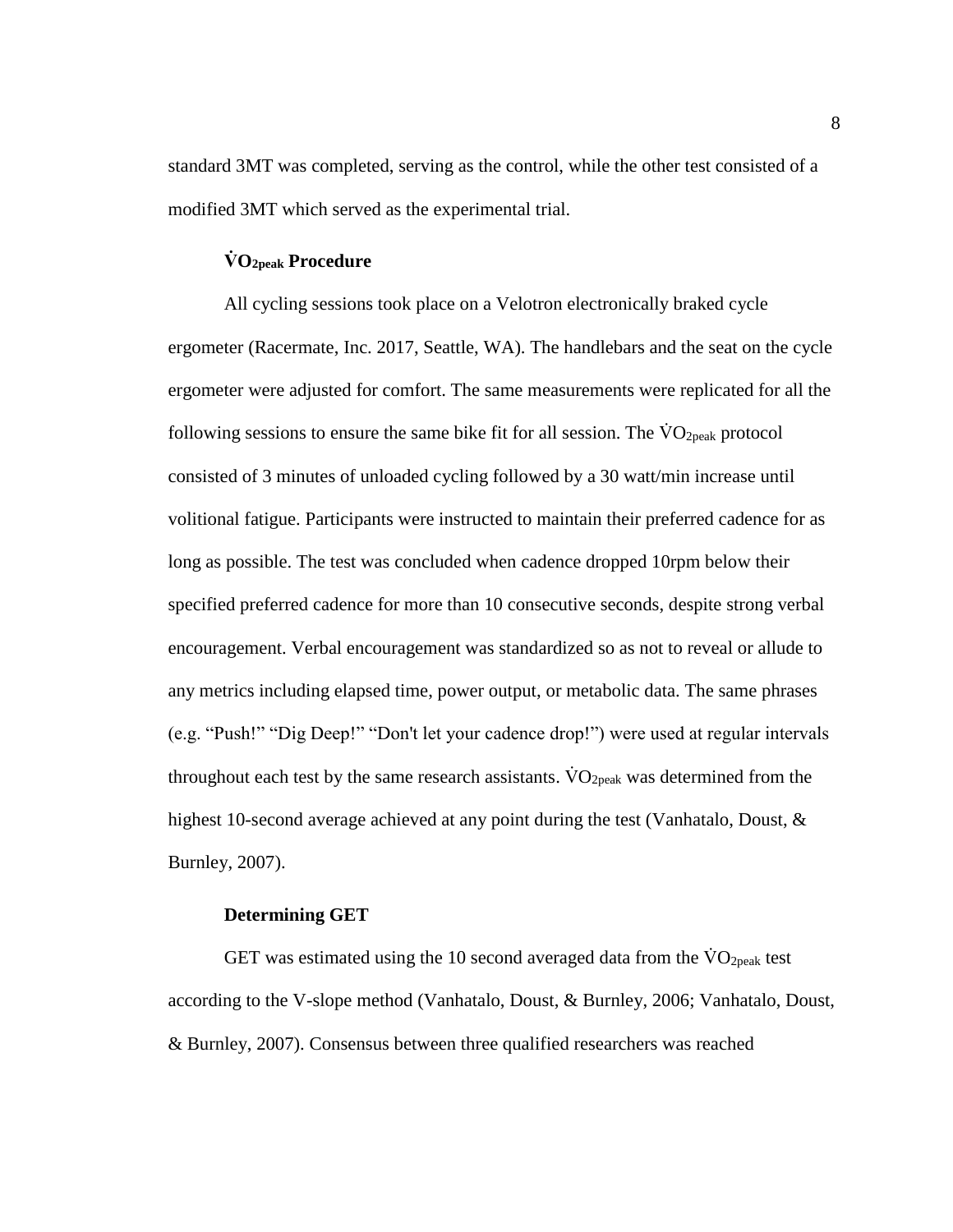concerning the point at which GET and the corresponding power output. Flywheel resistance for subsequent 3MT trials was determined by obtaining the power output corresponding to halfway (50%) between GET  $& \text{VO}_{2\text{peak}}$  divided by preferred cadence squared (Dicks, Jamnick, Murray, & Pettitt 2016, Beaver, Wasserman, & Whipp 1986).

Gas collection and analysis was completed via Parvomedics TrueOne 2400 Metabolic Measurement System and software (Parvo Medics 2013, Sandy, UT) paired with Hans Rudolph Metabolic Mask (Hans Rudolph, 2018, Shawnee, KS). Heart rate was analyzed using a Polar H3 heart rate sensor paired to a Polar RS800 (Polar USA, 2018, Bethpage, NY) heart rate monitor. Participants were equipped with Shimano RO65 road shoes and accompanying Shimano PDR540 SPD pedals (Shimano INC, 2018, Irvine, CA).

## <span id="page-13-0"></span>**3MT Procedure**

Participants began each testing session by completing a five-minute warmup at 100W followed by five minutes rest period. Following the rest period, participants completed three minutes of unloaded cycling followed by a three-minute all-out effort. Participants were instructed to increase their cadence to approximately 110 rpm during the final five seconds of unloaded cycling. Strong verbal encouragement was being given for the duration of the test. Participants were instructed to avoid pacing and to give maximum effort during the session, as well as to maintain the highest cadence they can in order to ensure all-out effort. Participants were blinded to elapsed time during the test (Burnley, Doust, & Vanhatalo, 2006; Vanhatalo, Doust, & Burnley, 2007).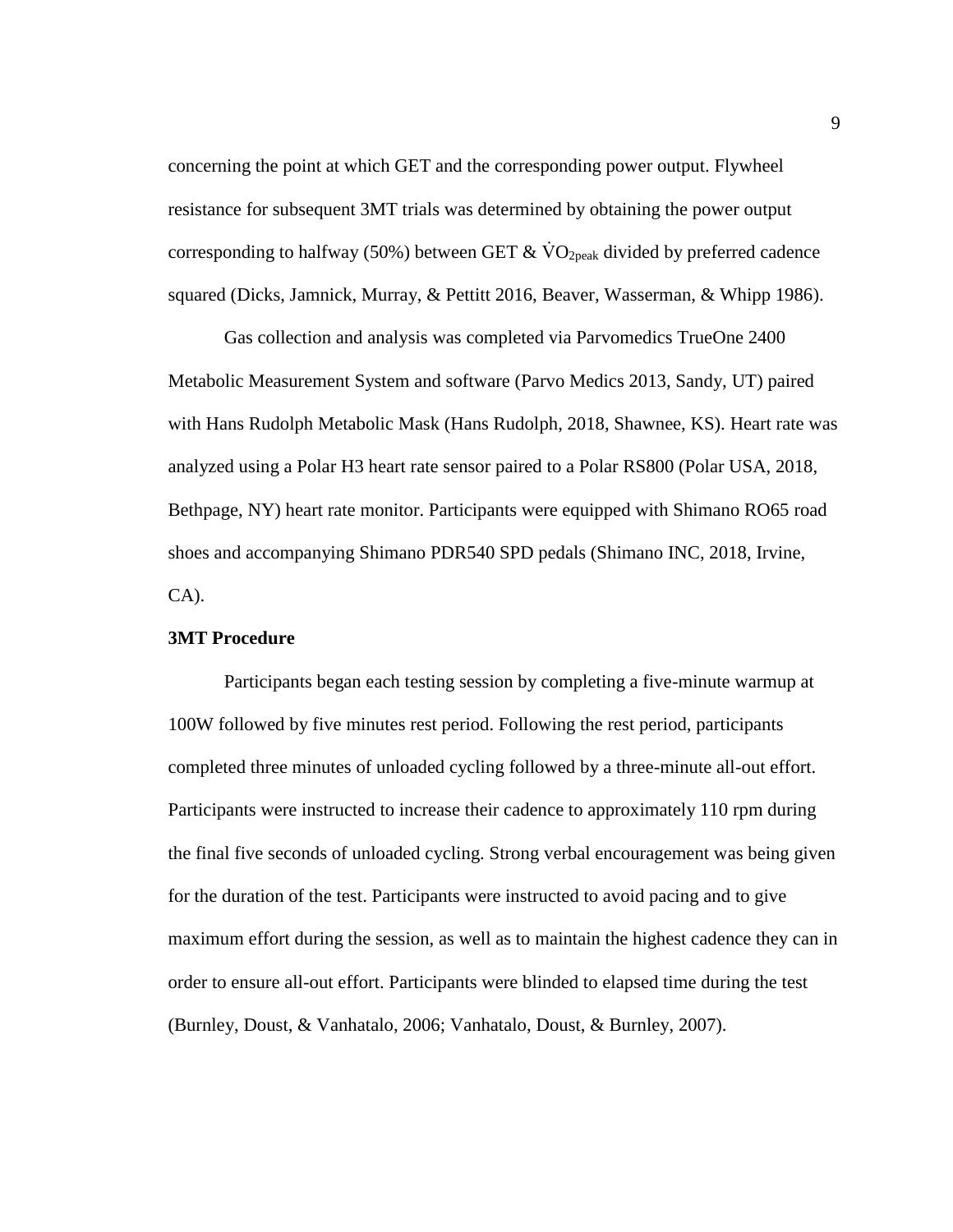### <span id="page-14-0"></span>**Modified 3MT**

The modified 3MT followed the same procedures as the standard 3MT test, however in this session participants were made aware of elapsed time through the use of a Programmable Gym Timer (Invech Holdings Inc, China) positioned immediately in front of the cycle ergometer. The timer was set to count down from three minutes, with a 10 second countdown prior to the beginning of the test. Warm up, rest, and testing procedures remained the same as in the 3MT.

### **Statistical Analysis**

<span id="page-14-1"></span>Paired T-Tests will be used to compare  $\rm \dot{VO}_{2}$ <sub>peak</sub>, HRmax, PPO, WEP, CP, Mean Power, and Total Work between standard and timer conditions. 30-second average cadences, peak RPM, pedal velocity, and time at PPO (tPPO) will compared between conditions.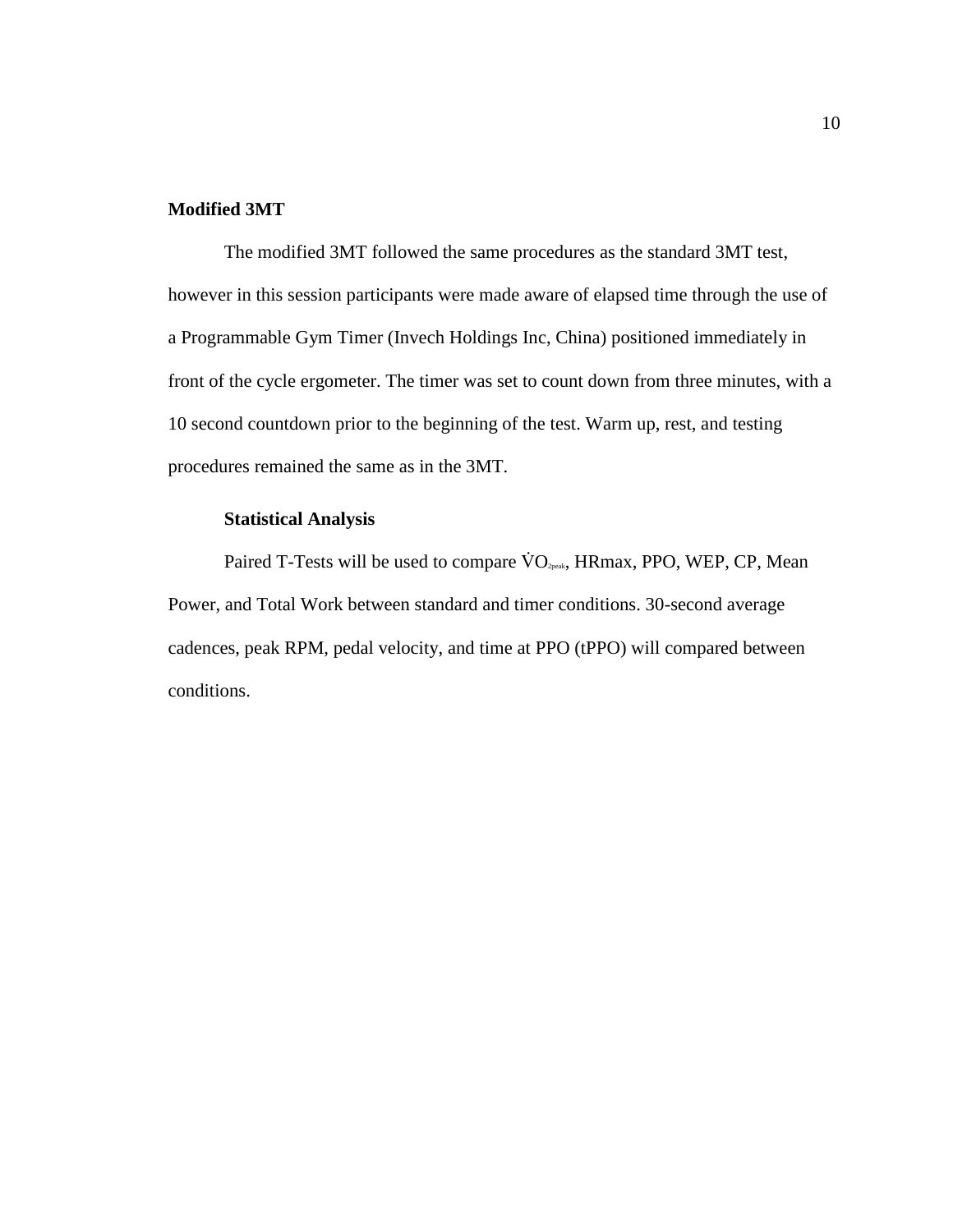# **Experimental Design**



<span id="page-15-0"></span>Figure 1. Experimental Design.

Participants were randomized and counterbalanced to control for a learning effect. A minimum of 48 hours rest was taken between trials.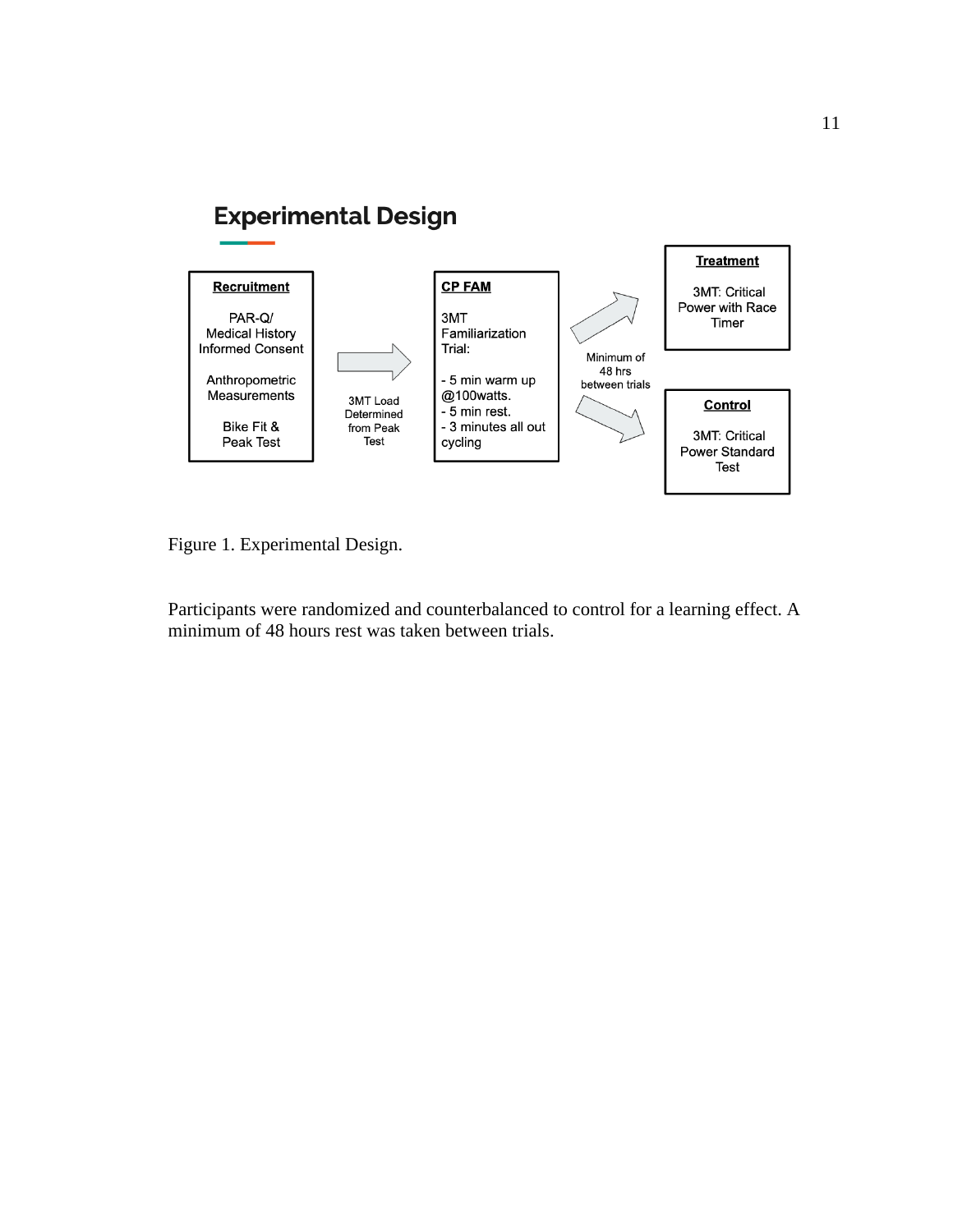#### **Results**

There was a significant difference in CP between timer and standard conditions ( $P =$ 0.021), as well as a significant difference in WEP between timer and standard  $(P =$ 0.004). There was also a significant difference in tPPO between standard and timer conditions ( $P = 0.046$ ) (Table 1.). There were no significant differences in  $\rm \dot{V}O_{2peak}$ HRmax, PPO, or Mean Power between trials (Table 4.).

Cadences were averaged into six 30-second sections across the duration of the 3MT and were compared between timer and standard conditions (Table 2.). There was a significant difference between groups in Average #6 (2:30-3:00) of the 3MT ( $P = 0.011$ ), as well as a difference between groups in pedal velocity during the final 30-second average ( $P = 0.010$ ). There were no significant differences in Averages #1-5. Additionally, there was no significant difference in peak RPM or Pedal Velocity between groups (Table 3.).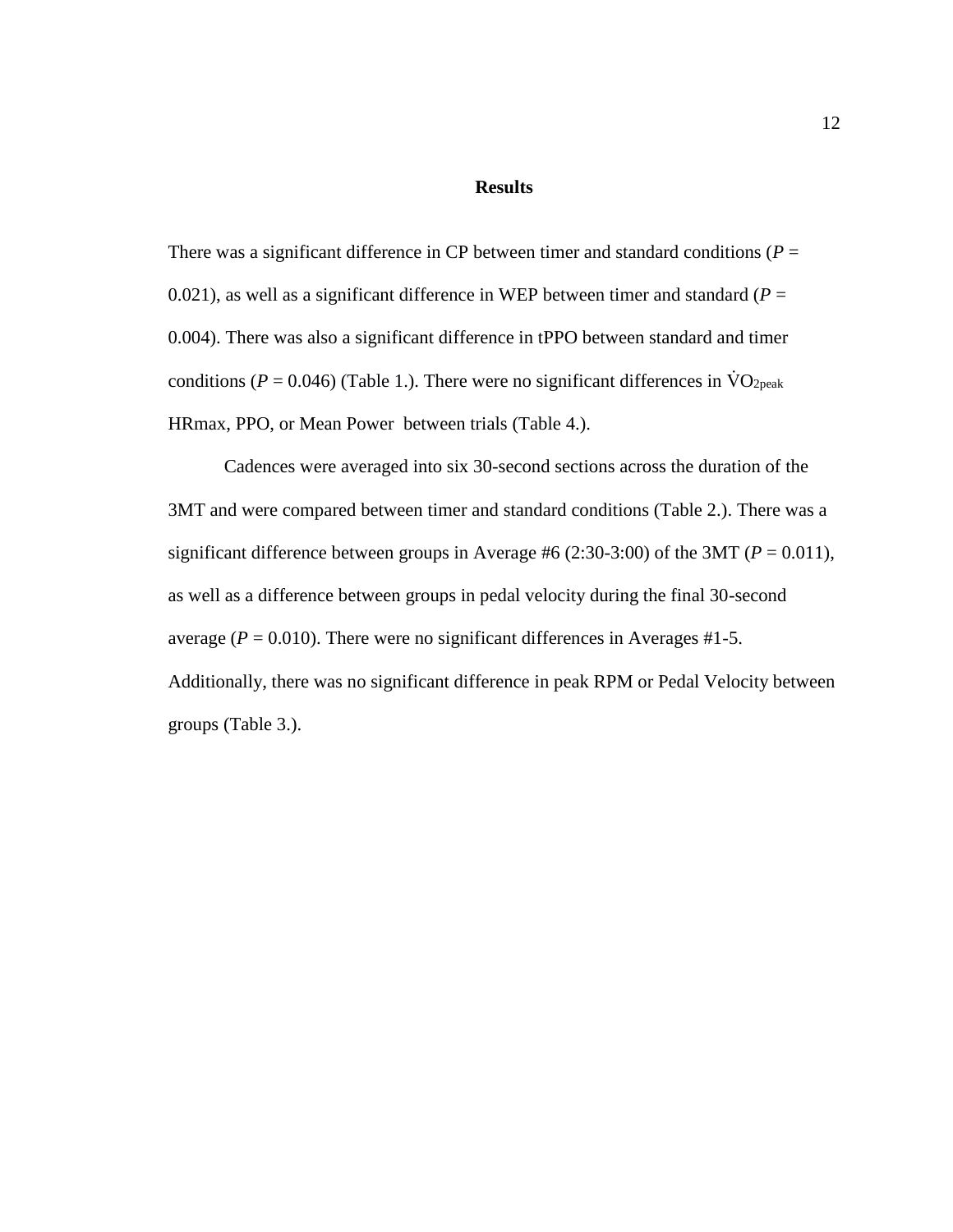l,

| Measure           | <b>Standard Trial</b> |           | <b>Timer Trial</b> |           | t-test    |
|-------------------|-----------------------|-----------|--------------------|-----------|-----------|
|                   | Mean                  | <b>SD</b> | Mean               | <b>SD</b> |           |
| CP(W)             | 267.51                | 44.54     | 276.7              | 49.6      | $-2.684*$ |
| WEP(kJ)           | 13.71                 | 4.34      | 12.47              | 4.01      | $3.675*$  |
| PPO(W)            | 597.33                | 150.66    | 598.25             | 155.76    | $-164$    |
| Mean Power (W)    | 340.54                | 50.11     | 347.88             | 54.91     | $-1.808$  |
| <b>Total Work</b> | 61847.78              | 9205.63   | 62589.18           | 9881.0    | $-1.443$  |

## <span id="page-17-0"></span>**Table 1. Work During the 3MT**

\* *p< 0.05 CP: Critical Power. WEP: Work above End Power. PPO: Peak Power Output*

## <span id="page-17-1"></span>**Table 2. 30 Second Average Cadences**

| Time        | <b>Standard Trial</b> |           | <b>Timer Trial</b> |           | t-test    |
|-------------|-----------------------|-----------|--------------------|-----------|-----------|
|             | Mean                  | <b>SD</b> | Mean               | <b>SD</b> |           |
| $0:00-0:30$ | 146.85                | 8.82      | 147.12             | 9.09      | $-.380$   |
| $0:31-1:00$ | 106.52                | 17.86     | 106.3              | 16.23     | .232      |
| $1:01-1:30$ | 88.82                 | 18.64     | 88.86              | 16.00     | $-.031$   |
| $1:31-2:00$ | 81.9                  | 18.32     | 82.64              | 15.94     | $-.630$   |
| $2:00-2:30$ | 78.10                 | 17.47     | 79.77              | 16.35     | $-1.638$  |
| $2:30-3:00$ | 75.86                 | 16.36     | 78.26              | 15.94     | $-3.092*$ |
|             |                       |           |                    |           |           |

\* *p< 0.05. Time represented in individual 30-second averages across the 3MT.*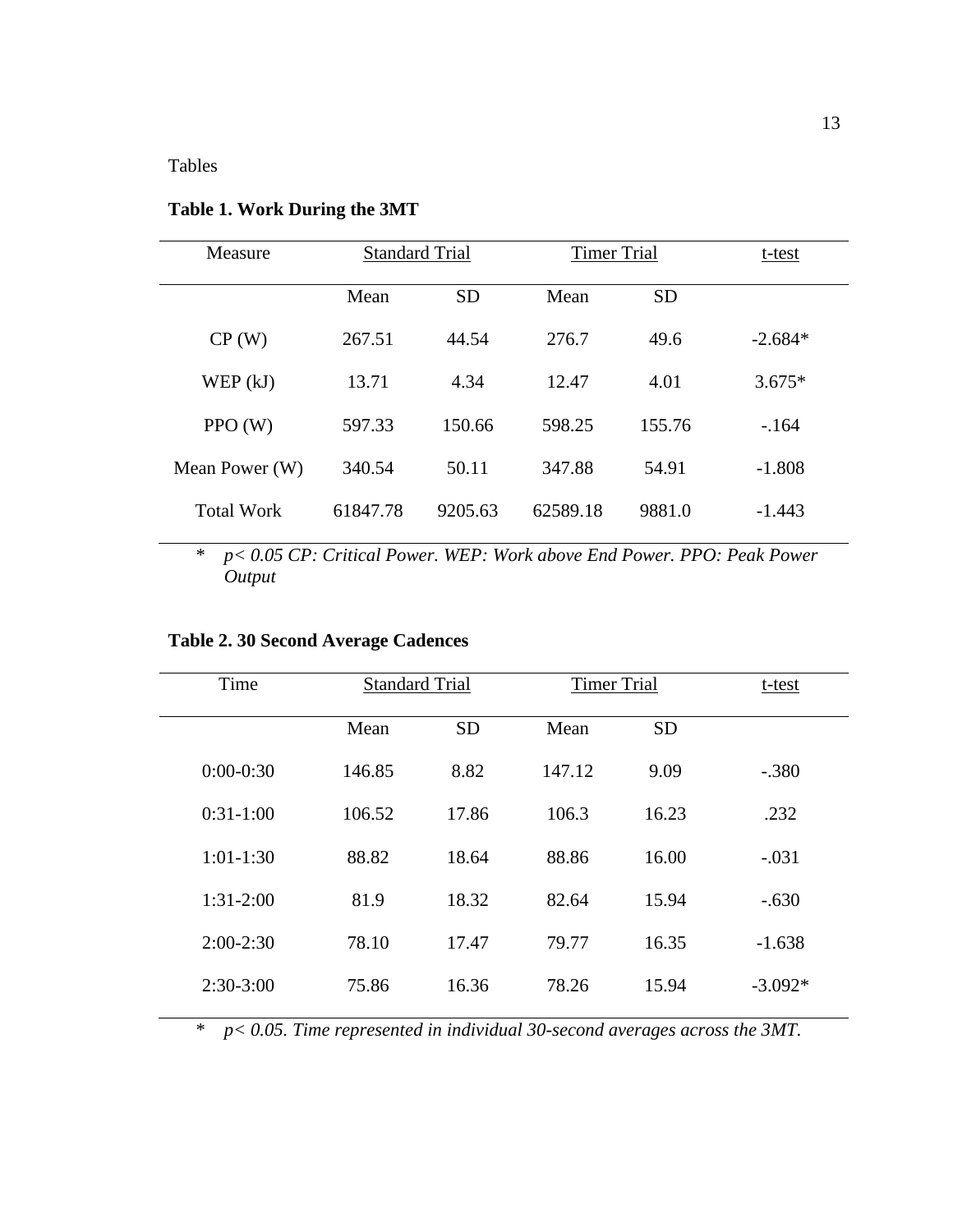<span id="page-18-0"></span>

| Measure            | <b>Standard Trial</b> |           | <b>Timer Trial</b> |           | t-test    |  |  |
|--------------------|-----------------------|-----------|--------------------|-----------|-----------|--|--|
|                    | Mean                  | <b>SD</b> | Mean               | <b>SD</b> |           |  |  |
| Pedal Velocity     | 1.38                  | .298      | 1.43               | .293      | $-3.092*$ |  |  |
| (m/s)              |                       |           |                    |           |           |  |  |
| Time at $PPO(s)$   | 7.14                  | 2.14      | 5.96               | 3.09      | $2.25*$   |  |  |
| $\ast$<br>p < 0.05 |                       |           |                    |           |           |  |  |

# <span id="page-18-1"></span>**Table 4. V̇ O2peak & HRmax**

| Measure                |       | <b>Standard Trial</b> |       | <b>Timer Trial</b> |          | $t$ -test |
|------------------------|-------|-----------------------|-------|--------------------|----------|-----------|
|                        | Mean  | <b>SD</b>             | Mean  | <b>SD</b>          |          |           |
| $\rm \dot{VO}_{2peak}$ | 52.98 | 4.49                  | 52.83 | 5.38               | .187     |           |
| $HR_{max}$             | 174   | 8.75                  | 175.6 | 8.54               | $-1.727$ |           |

\* *p< 0.05* V̇ O2peak *expressed in ml.kg.min.*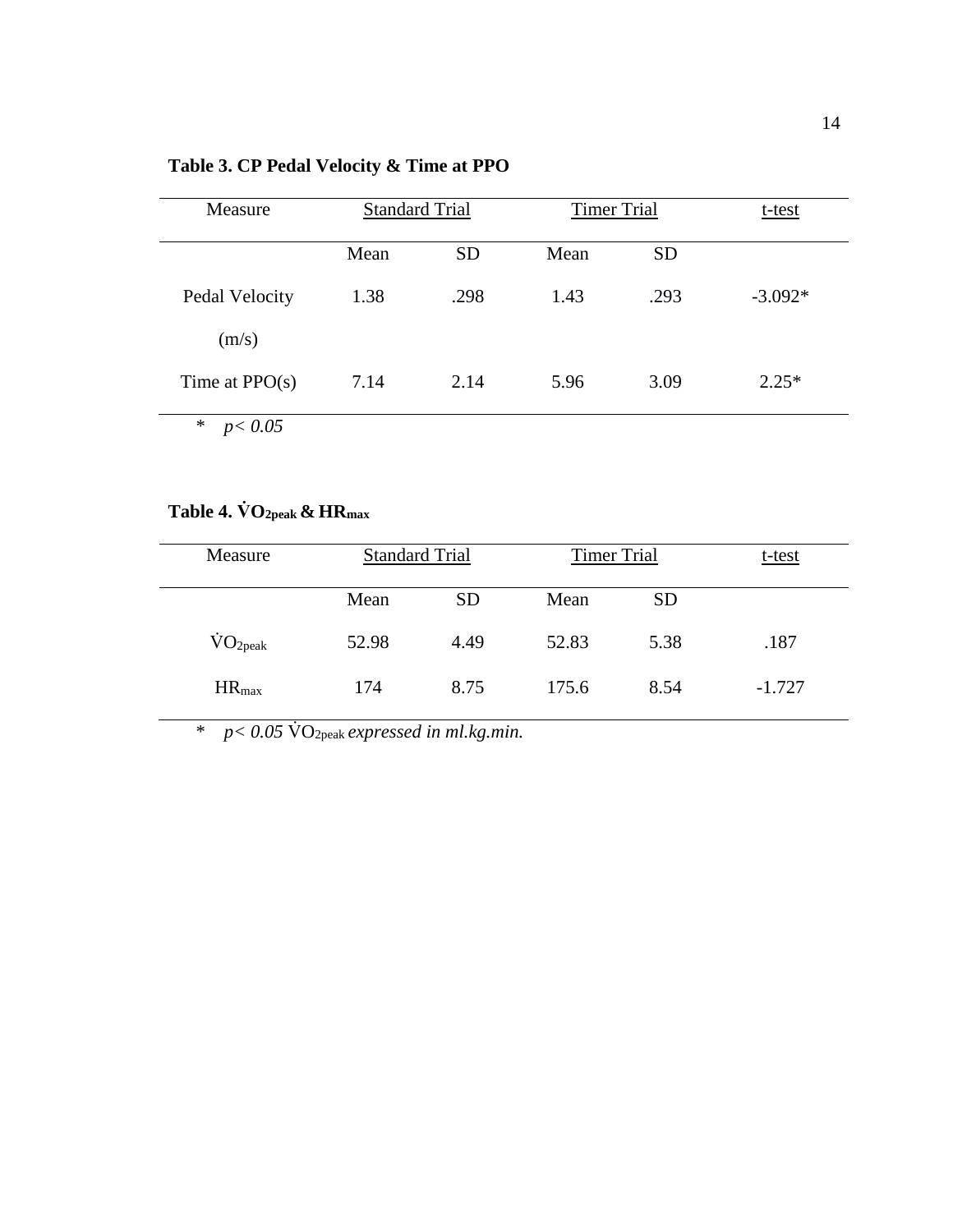

<span id="page-19-0"></span>Figure 2. Mean Power Curves Between Groups.

*Standard trial represented by block dotted line. Mean CP Standard Trial: 267.5 watts. Timer trial represented by solid grey line. Mean CP Timer Trial: 267.8 watts.*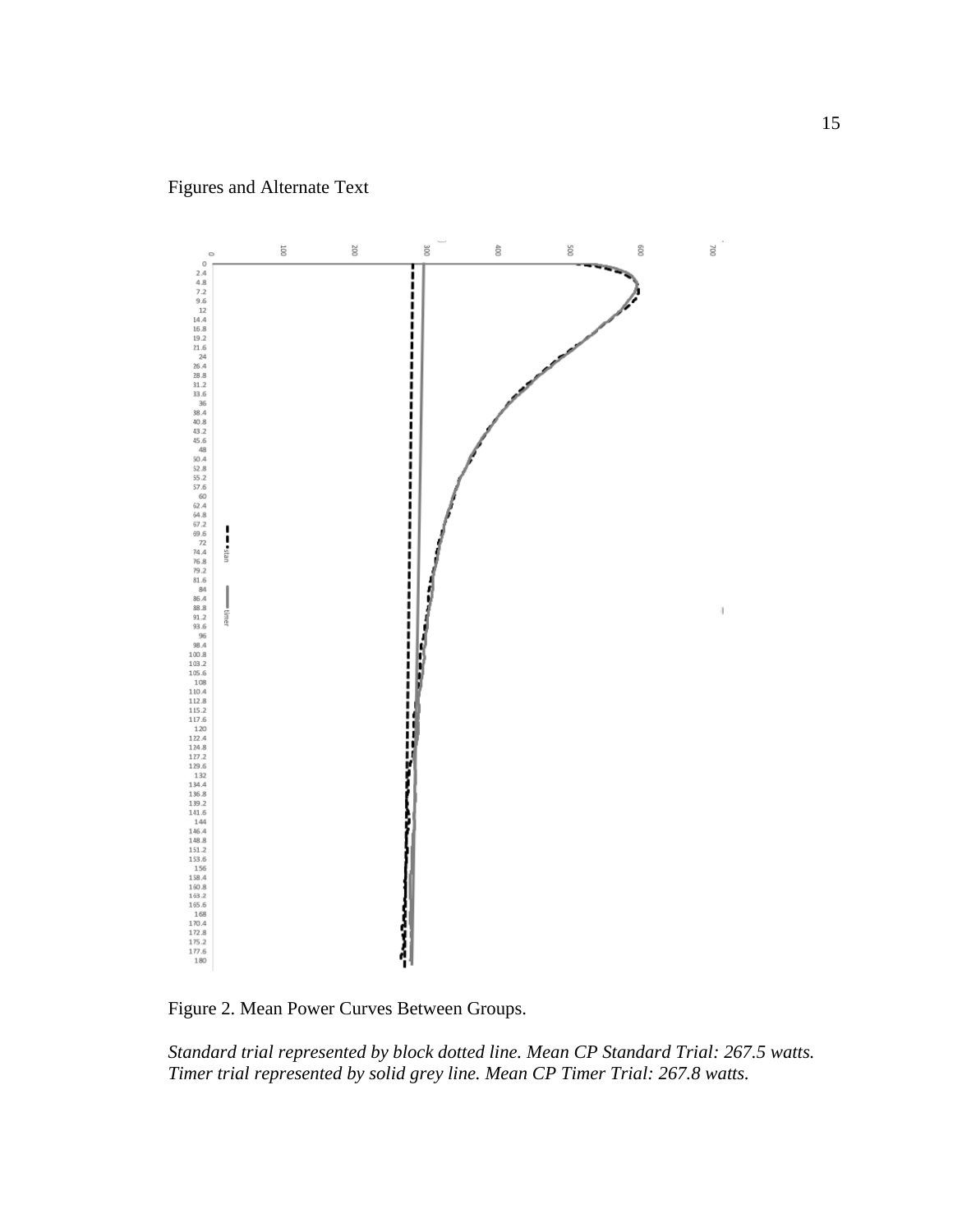

<span id="page-20-0"></span>Figure 3. Individual Differences in CP between trials.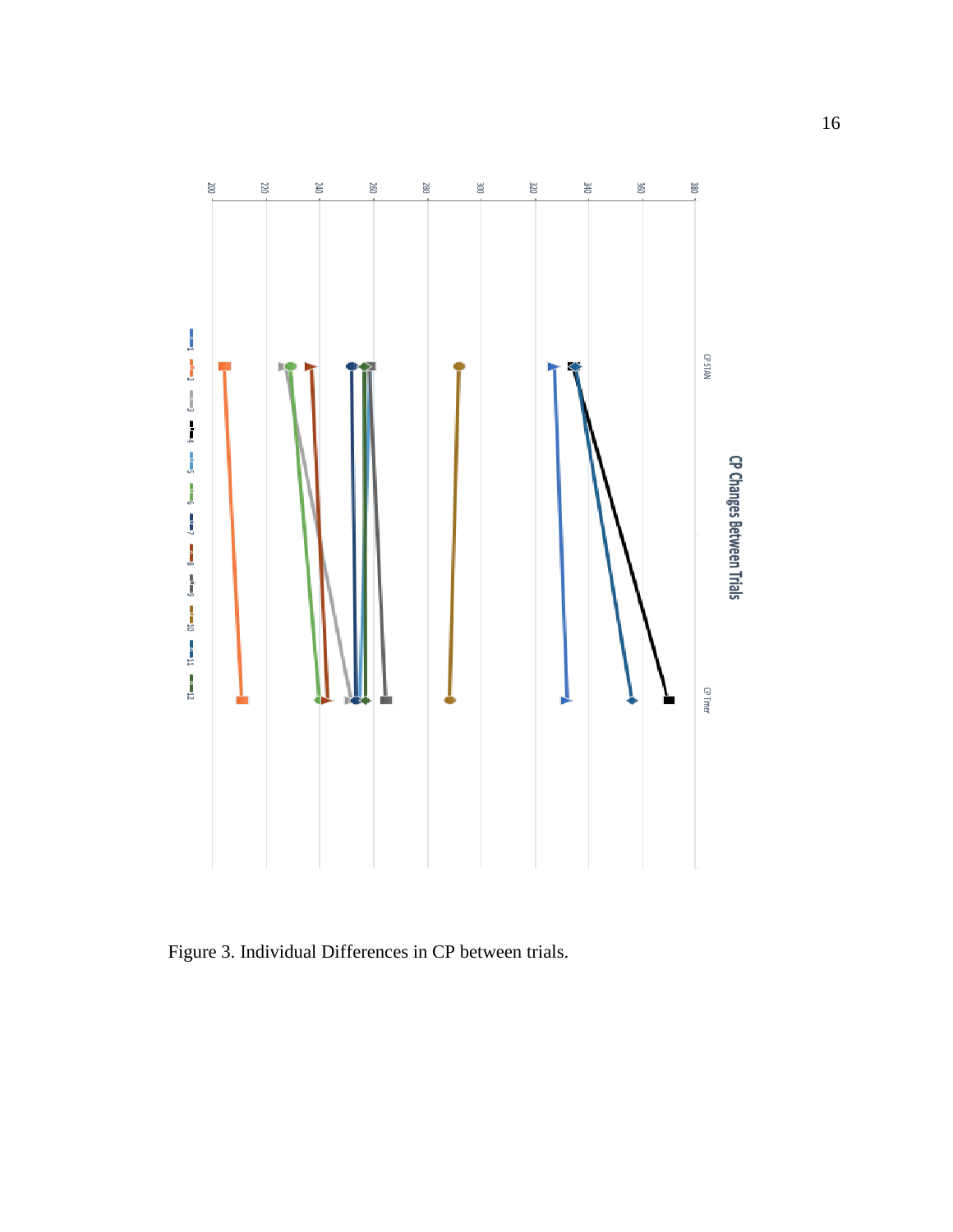### **Discussion**

<span id="page-21-0"></span>It was hypothesized that the introduction of a race timer to the 3MT would result in higher values for CP, PPO, and WEP. This hypothesis was only partially supported through the results of this study. While CP was significantly higher in the timer condition, PPO was not significantly different between trials, and WEP was significantly greater in the standard trial. Both Mean Power and Total Work failed to reach significance between conditions. These findings suggest that the introduction of a race timer did have a significant effect on the outcome of the 3MT, but whether this is of any benefit to the test remains unclear. While CP was higher in the timer group, WEP was significantly lower, suggesting that participants may have "borrowed" from their WEP in order to sustain CP at a higher output during the timer condition. This is consistent with the concerns of Vanhatalo et. al (2007) who designed the 3MT protocol to blind participants to time. However, the lack of a significant difference between PPO, Mean Power, and Total Work between groups prompted further exploration.

Based on the lack of a difference in PPO, Peak RPM, and Peak Pedal Velocity between conditions, it would appear that participants did not adopt a pacing strategy from the start of the test. Furthermore, the lack of a significant difference in Mean Power and Total Work in the 3MT suggest that the higher values for CP are representative of a revised distribution of available energy from one section of the test to another. Another finding of interest is the difference in time at PPO between tests. Participants in the timer condition reached their PPO significantly faster than they did in the standard condition.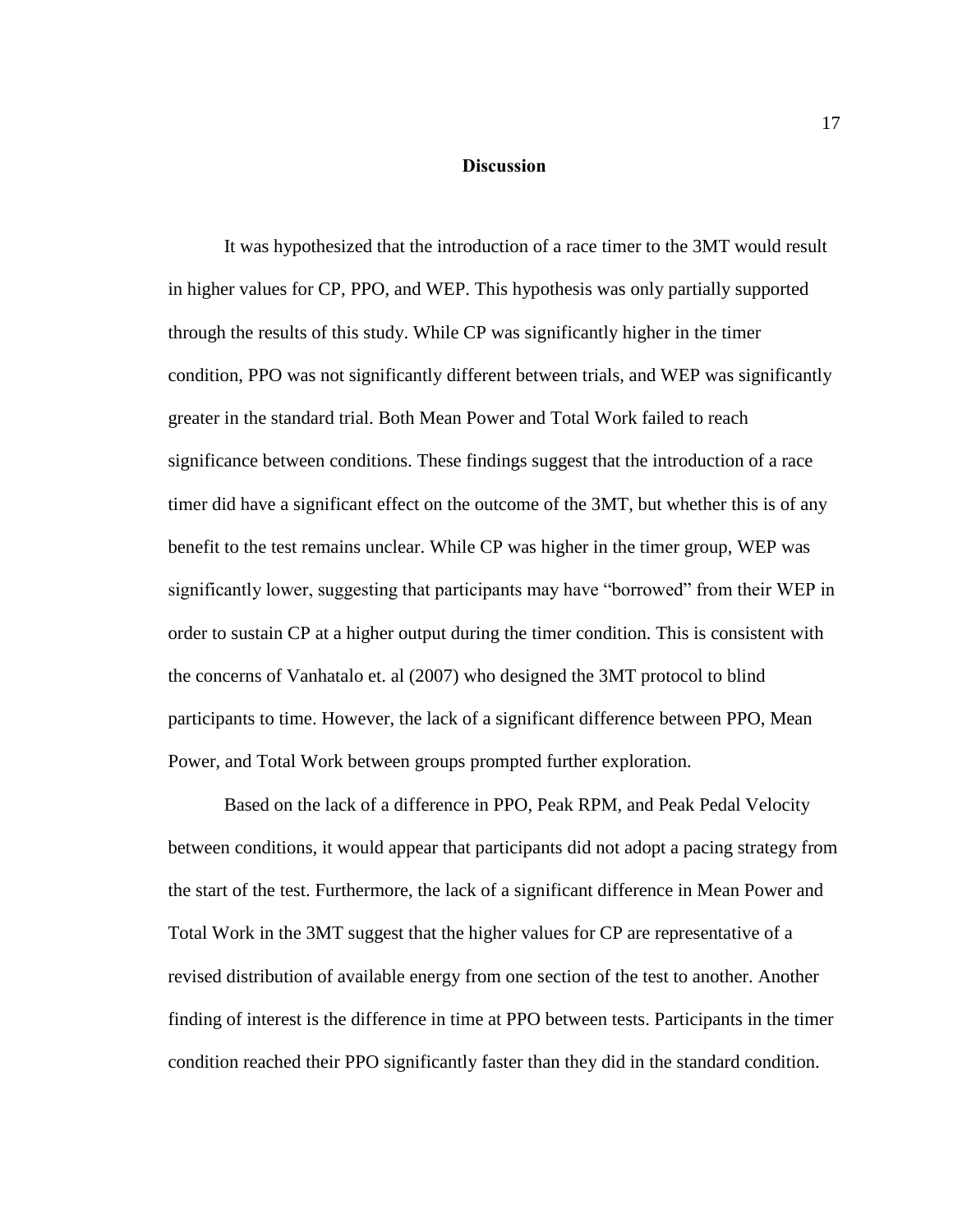This difference in timing may represent a more refined distribution of work across the 3MT.

Further analysis of cadence revealed a significant difference during the final 30 seconds (CP Cadence), as well as a higher pedal velocity during the final 30 seconds. These results are expected due to the linear relationship between cadence and power output of the 3MT, and provide the mechanical basis for the higher CP in the timer condition. No significant difference was seen in 30-second average cadence between trials from 0:00-2:30, suggesting that participants maintained the same power output over the duration of the test between trials. It is evident from these observations that a pacing strategy was adopted during the final 30 seconds of the test. However, this idea fails to account for the similarities in PPO, Mean Power, and Total Work between trials, since holding PPO and cadence constant while increasing CP would result in a higher value for Total Work in the timer trial. The increase in CP resulted in a lower WEP, while total work between groups remained the same.

Vanhatalo et. Al (2007) examined the effects of altered cadence at the beginning of the 3MT on "end power", or CP. They determined that end power was robust to lower cadences at the outset of the test, but not to higher cadences (corresponding to 130% power output from a prior peak test). Those findings lend credibility to concerns about pacing, however the present study has a number of notable differences that should dispel any concerns about end power. Flywheel resistance was the same in each trial while cadence, and power profiles in both trials remained similar throughout the first two minutes and thirty seconds. WEP was significantly lower in the timer trial, but this is due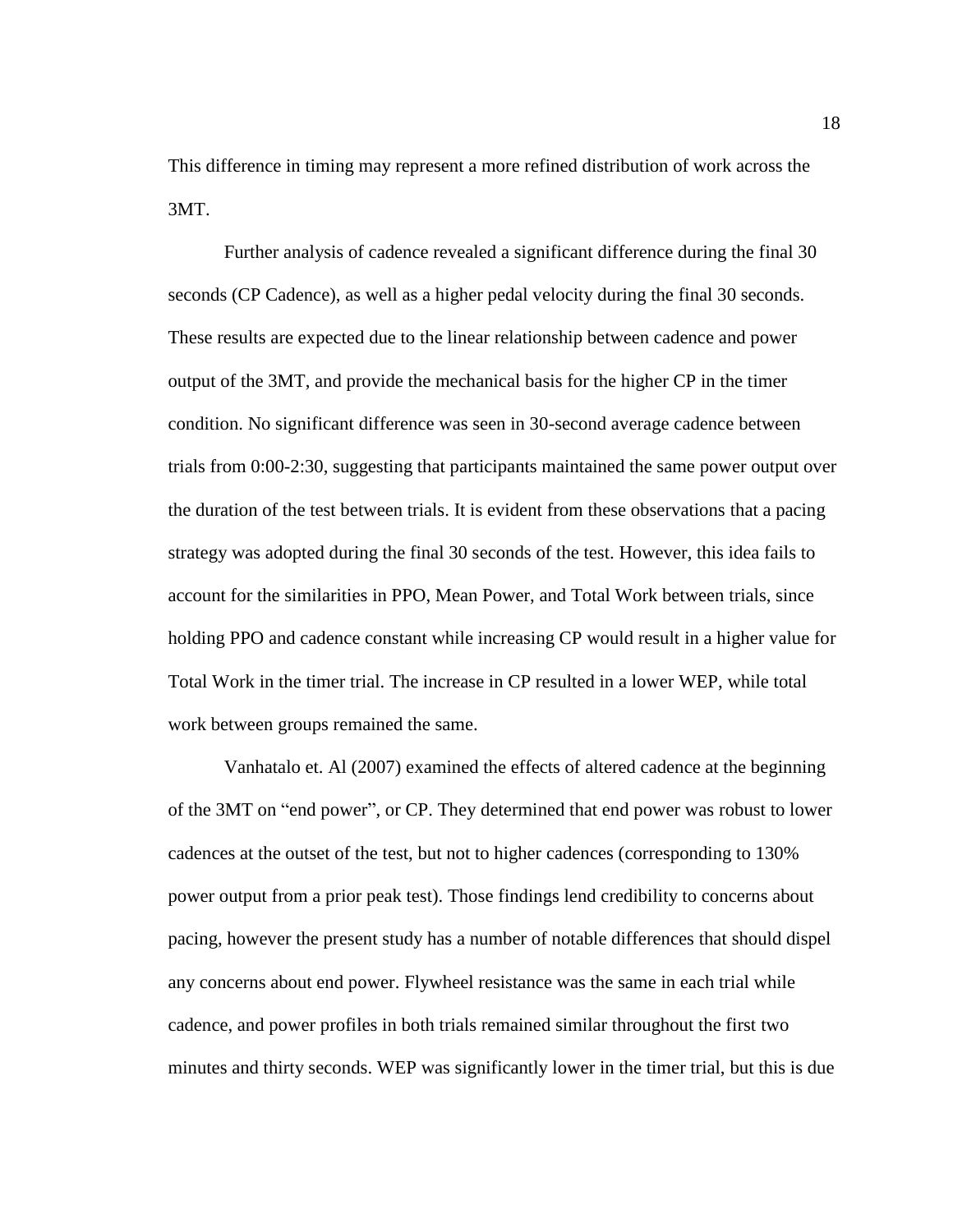to the higher end power. Because the power profiles in both tests are nearly identical, increasing CP reduces the area under the curve used to measure WEP, as was observed by Vanhatalo et. Al (2007). Whether the higher CP value and lower WEP values represent a more accurate measure of each remains unclear and more research is needed before any concrete conclusions can be made. However, holding all other variables constant, it seems reasonable that a higher CP in the timer trial may represent a more accurate measure of CP and WEP. unclear.

One possible of explanation for this is found in the ACT. It may be that knowledge of elapsed time was an affordance of particular importance to participants during the 3MT, and allowed them to refine their anticipatory exercise template. The introduction of additional information may have also lead to differences in the decisionmaking process between conditions, which may account for the difference in energy distribution between trials.

The ACT has a number of benefits over the CGT. The CGT is rooted in biology and only partially accounts for the psychological aspects of sports performance. The CGT hypothesizes a feed-forward control to anticipate exercise duration, RPE, & power output during exercise. The CGT accounts for previous experience and arousal in the context of a predetermined RPE & exercise template for the session (Hampson, et al. 2001; Tucker, 2009). It approaches exercise as though performance for a given session is determined before the session even begins. This is one of the major limitations to the CGT, because does not take into account the continuous flow of sensory information and the subsequent coupling of perception and action, or the selection of an appropriate pacing strategy for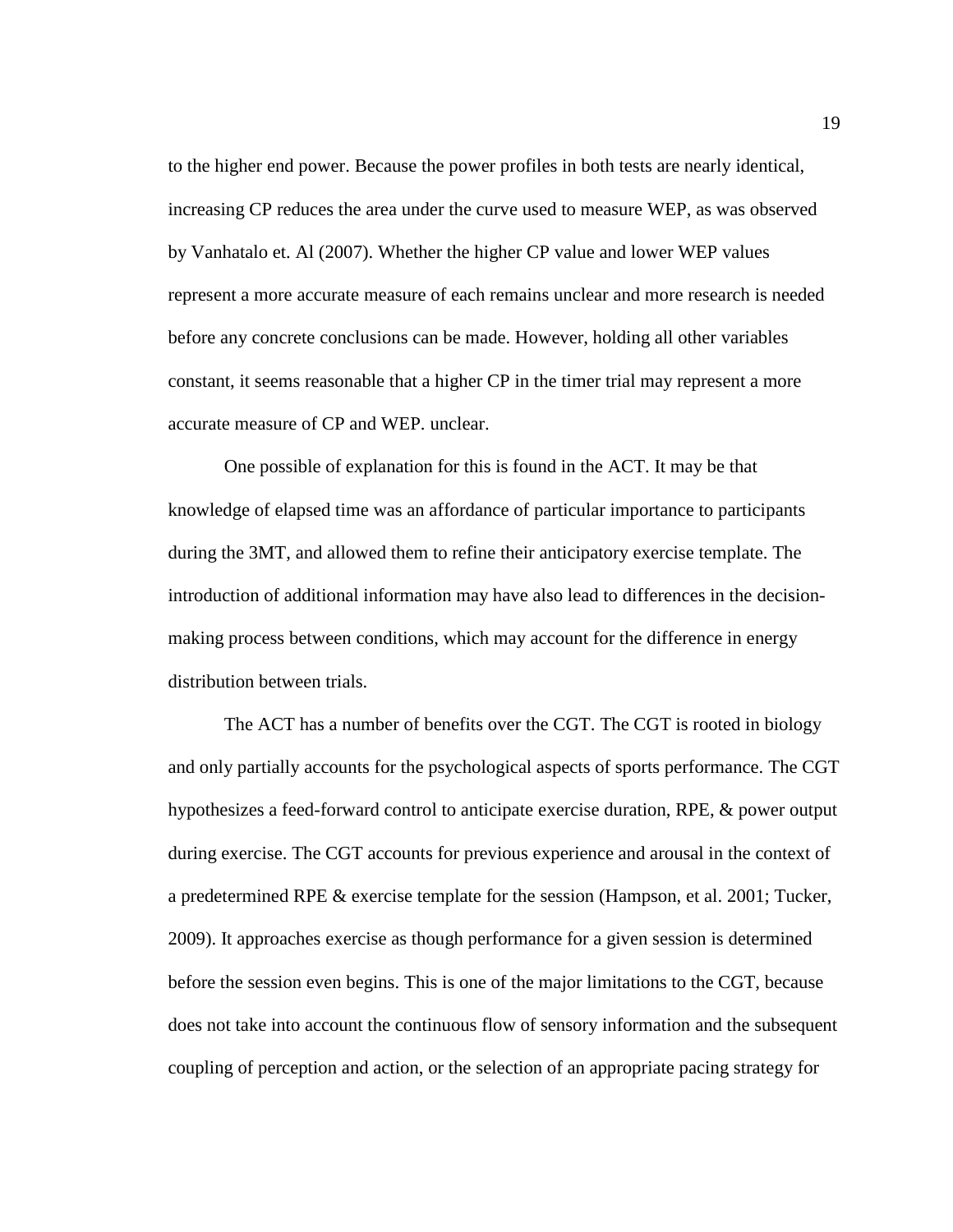the session (Smitts et al., 2014). Importantly, the individual decision-making processes inherent to interactions in and with the environment during exercise are not addressed by the CGT. The ACT posits that individuals must determine in the moment whether RPE is acceptable, and make a decision to reduce, maintain, or increase power output based on a number of internal and external factors. There is still speculation as to whether this occurs consciously or subconsciously (Tucker, 2009; Smits et al., 2014).

The GCT argues that RPE is the deciding factor for downregulating power output when intensity is deemed unacceptable (Hampson et al., 2001; Tucker, 2009). If this were true then CP would be the same for both trials via downregulation of power output, since flywheel resistance was the same in both trials. The introduction of a timer supports the theory of decision based performance through the adoption and maintenance of a higher CP cadence in the timer trial. This may have been accomplished through the refinement of the anticipatory framework of exercise by adding a known endpoint (time), or additional cognitive motivational factors related to performance within a refined set of parameters.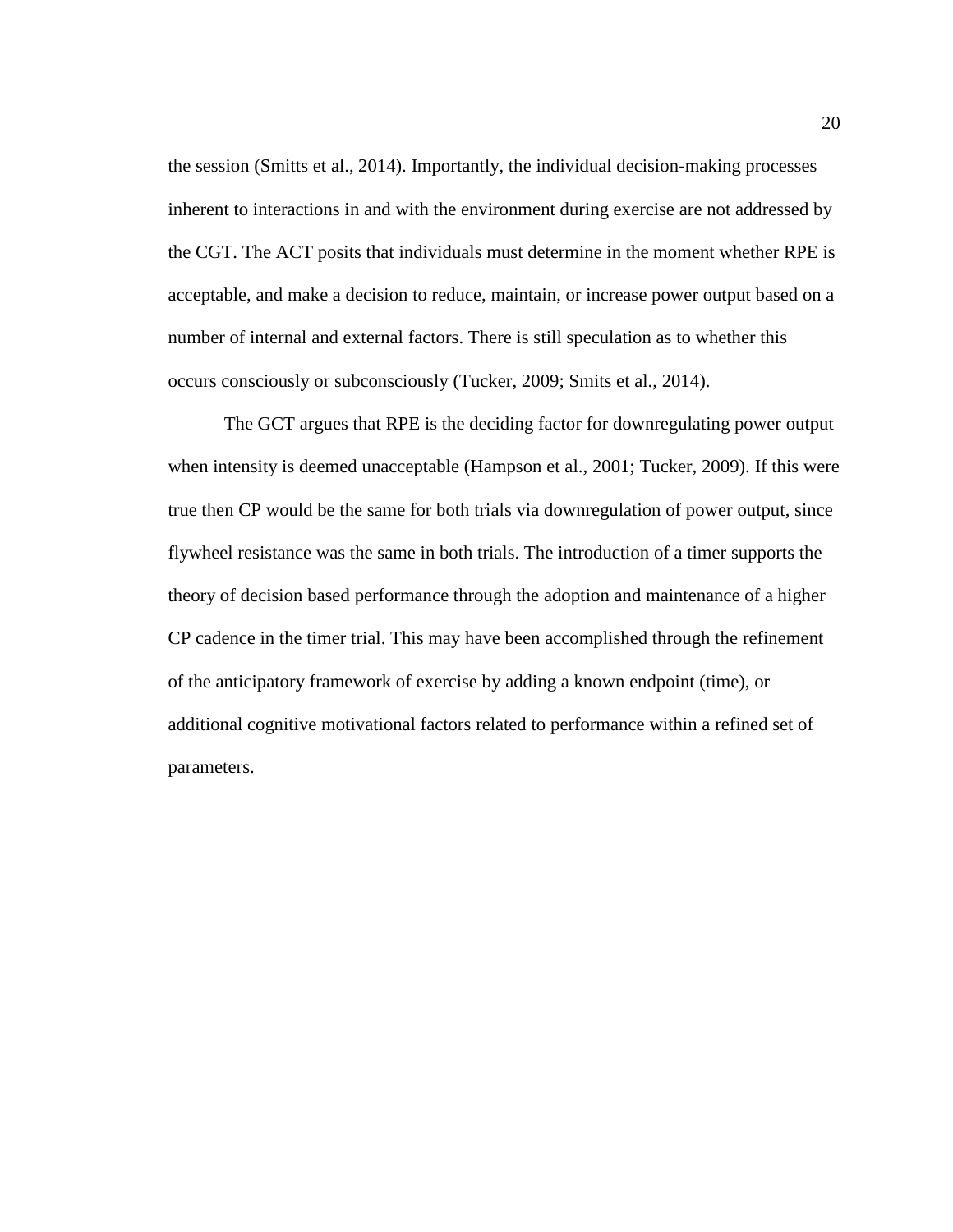### **Conclusions**

<span id="page-25-0"></span>This study was the first to examine the effects of a race timer on the 3MT. The introduction of a time component to the 3MT did illicit a pacing strategy, as was evident in the distribution of work across the test. While CP and WEP were different between trials, the total work and peak power output were not. These results lend credibility to the explanation that the observed differences were due to a refined anticipatory template and an improved ability to make decisions during the test.

One of the major limitations of this study was the selection of novice healthy active males as participants. It has been previously that experienced cyclists rely less on distance/duration feedback than novice cyclists, and this area warrants further exploration. (Boya et. al. 2017).

There are also some concerns about participant adherence to recovery and exercise guidelines outside of the laboratory sessions. Performance is sensitive to a number of influential factors such as mental fatigue, sleep, nutrition, hydration, and motivation (Tucker, 2009; Hampson, et al. 2001; Pageaux, 2014; Salam, et al. 2017). Participants were given a set of guidelines for recovery and exercise between laboratory sessions in order to ensure adequate recovery for the following testing sessions. As well, the opportunity to ask any questions was made available during each session. Unfortunately, there can be no guarantee that all participants adhered to the nutrition and exercise guidelines given to them, which may have impacted the outcomes of each testing session.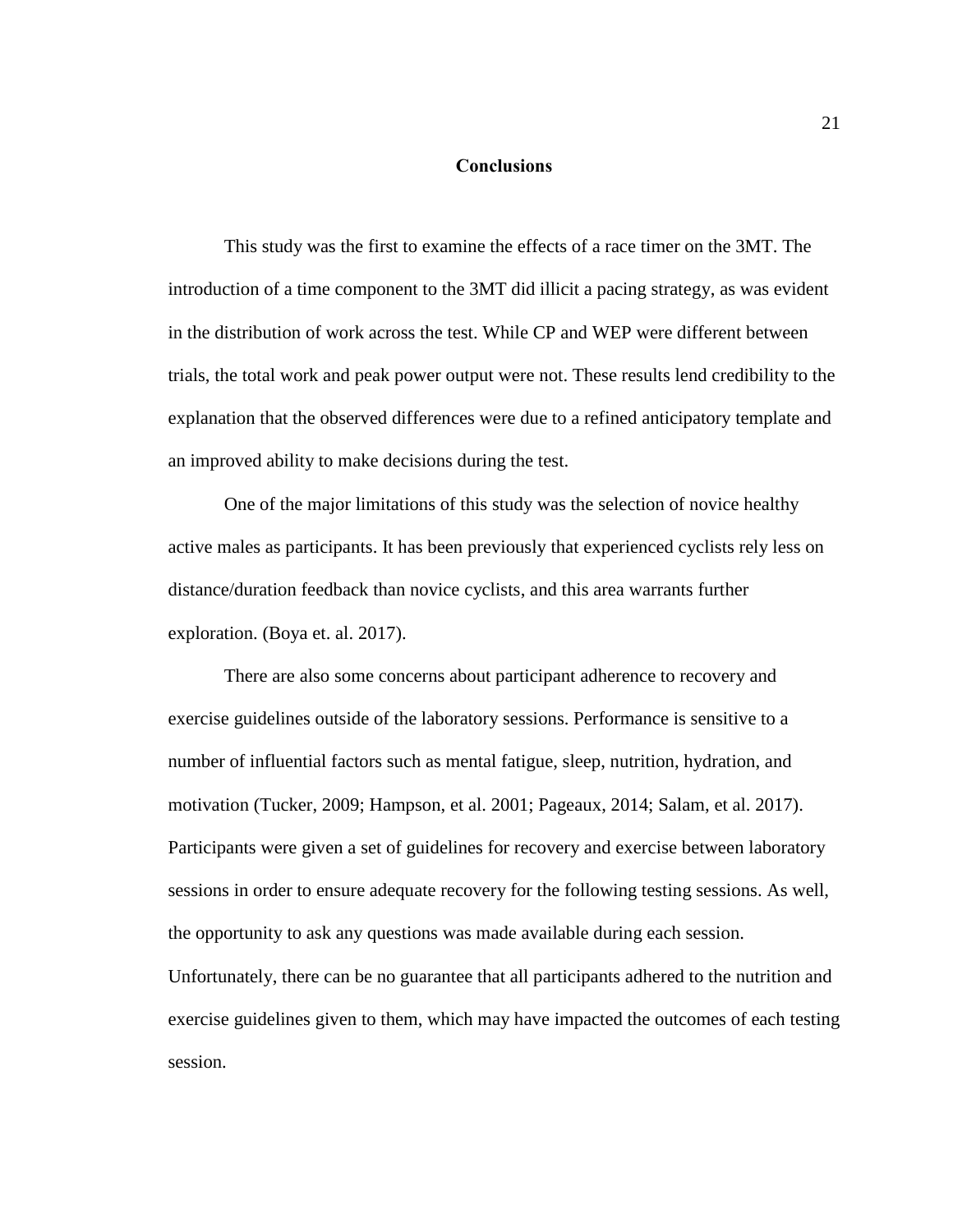RPE also presents a limitation to this study. While care was taken to record RPE for each testing session, the decision was made not to include RPE in the analysis due to a large degree of variability within participants RPE. Theoretically, RPE during maximal intensity exercise should correspond to 10 on the Borg-10 scale (Hampson, et al. 2001), however this was not observed in the present study. Many participants reported that their RPE for the session was lower than that of maximal effort, despite data which supported maximum or near maximum values for heart rate and  $\rm \dot{V}O_{2peak}$ , and directly contradicted their self-assessment of perceived effort.

Future research should aim to recruit more experienced cyclists or endurance athletes. The effects of a race timer on the 3MT in both trained and novice cyclists warrants further exploration, as do the potential for performance differences between those groups. Even so, this study has provided an initial new perspective on the 3MT by examining the effects of a timer on anticipation, sensory input, and decision making during a maximum effort test.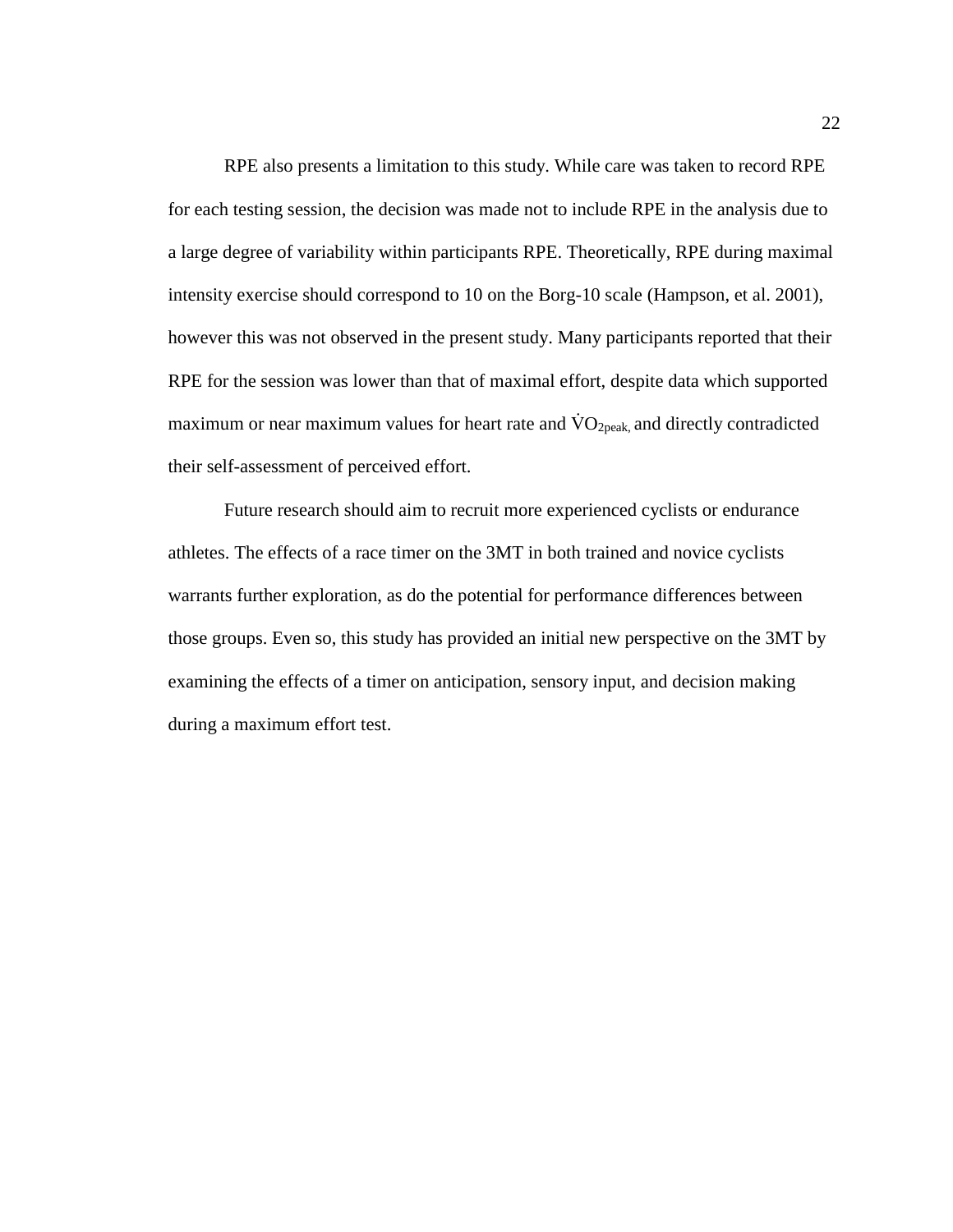### **References**

- <span id="page-27-0"></span>Abbiss, C. R., Peiffer, J. J., & Laursen, P. B. (2009). Optimal cadence selection during cycling. International SportMed Journal, 10(1), 1-15. Retrieved February 9, 2018.
- Ansley, L., Robson, P. J., Gibson, A. S., & Noakes, T. D. (2004). Anticipatory Pacing Strategies during Supramaximal Exercise Lasting Longer than 30 s. Medicine & Science in Sports & Exercise, 36(2), 309-314. doi:10.1249/01.mss.0000113474.31529.c6
- Baden, D. A. (2005). Effect of anticipation during unknown or unexpected exercise duration on rating of perceived exertion, affect, and physiological function \* Commentary. *British Journal of Sports Medicine,39*(10), 742-746. doi:10.1136/bjsm.2004.016980
- Bergstrom, H. C., Housh, T. J., Zuniga, J. M., Camic, C. L., Traylor, D. A., Schmidt, R. J., & Johnson, G. O. (2012). A New Single Work Bout Test to Estimate Critical Power and Anaerobic Work Capacity. Journal of Strength and Conditioning Research,26(3), 656-663. doi:10.1519/jsc.0b013e31822b7304
- Beaver, W. L., Wasserman, K., & Whipp, B. J. (1986). A new method for detecting anaerobic threshold by gas exchange. *Journal of Applied Physiology,60*(6), 2020-2027. doi:10.1152/jappl.1986.60.6.2020
- Boya, M., Foulsham, T., Hettinga, F., Parry, D., Williams, E., Jones, H., . . .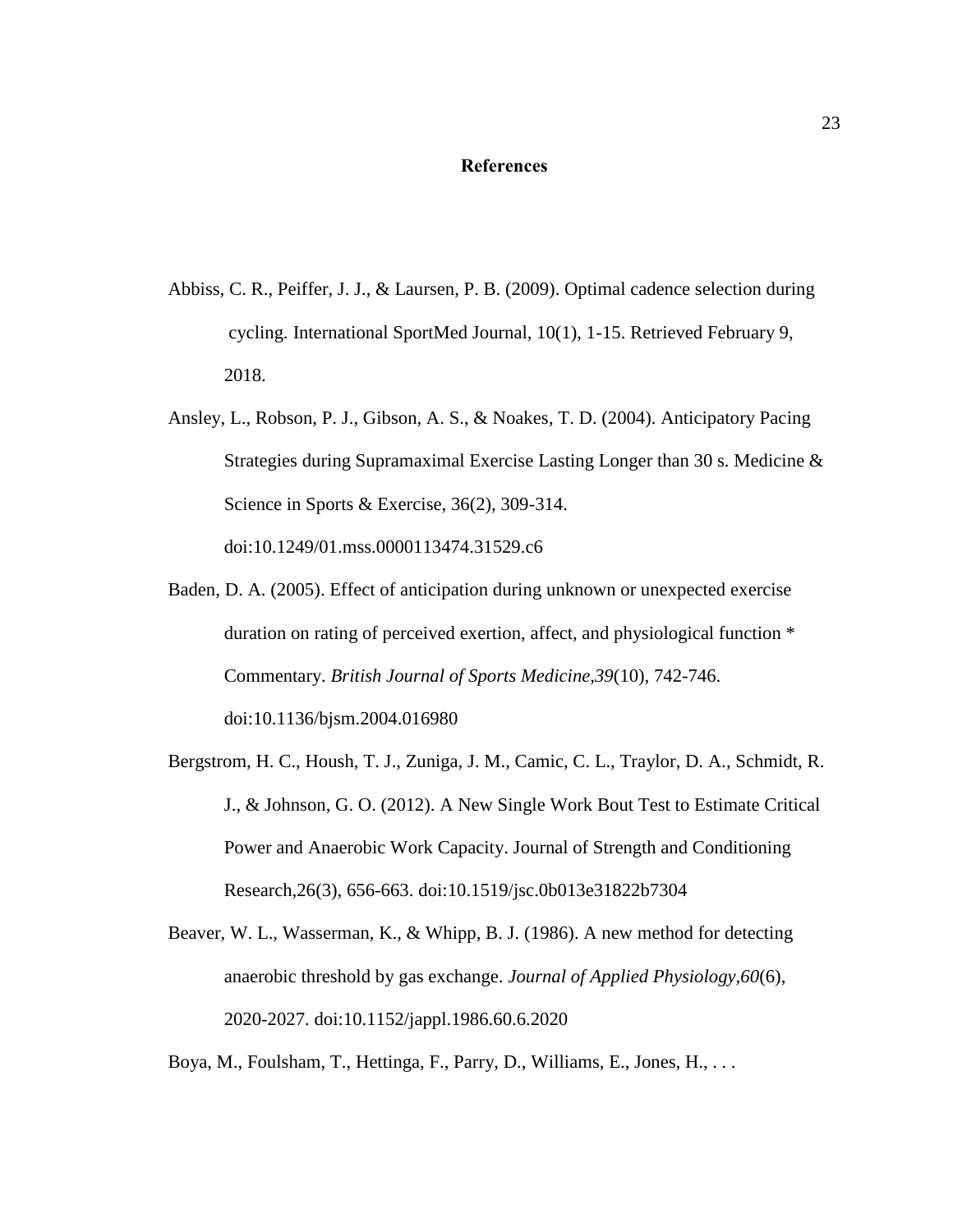Micklewright, D. (2017). Information Acquisition Differences between Experienced and Novice Time Trial Cyclists. *Medicine & Science in Sports & Exercise,49*(9), 1884-1898. doi:10.1249/mss.0000000000001304

- Burnley, M., Doust, J. H., & Vanhatalo, A. (2006). A 3-min All-Out Test to Determine Peak Oxygen Uptake and the Maximal Steady State. Medicine & Science in Sports & Exercise,38(11), 1995-2003. doi:10.1249/01.mss.0000232024.06114.a6
- Black, M. I., Jones, A. M., Kelly, J. A., Bailey, S. J., & Vanhatalo, A. (2016). The constant work rate critical power protocol overestimates ramp incremental exercise performance. European Journal of Applied Physiology,116(11-12), 2415-2422. doi:10.1007/s00421-016-3491-y
- Cheng, C., Hsu, W., Kuo, Y., Shih, M., & Lee, C. (2016). Caffeine ingestion improves power output decrement during 3-min all-out exercise. *European Journal of Applied Physiology,116*(9), 1693-1702. doi:10.1007/s00421-016-3423-x
- Cheng, C., Yang, Y., Lin, H., Lee, C., & Wang, C. (2011). Determination of critical power in trained rowers using a three-minute all-out rowing test. European Journal of Applied Physiology, 112(4), 1251-1260. doi:10.1007/s00421-011- 2081-2

Faria, E. W., Parker, D. L., & Faria, I. E. (2005). The Science of Cycling. Sports

Dicks, N. D., Jamnick, N. A., Murray, S. R., & Pettitt, R. W. (2016). Load Determination for the 3-Minute All-Out Exercise Test for Cycle Ergometry. International Journal of Sports Physiology and Performance, 11(2), 197-203. doi:10.1123/ijspp.2015-0116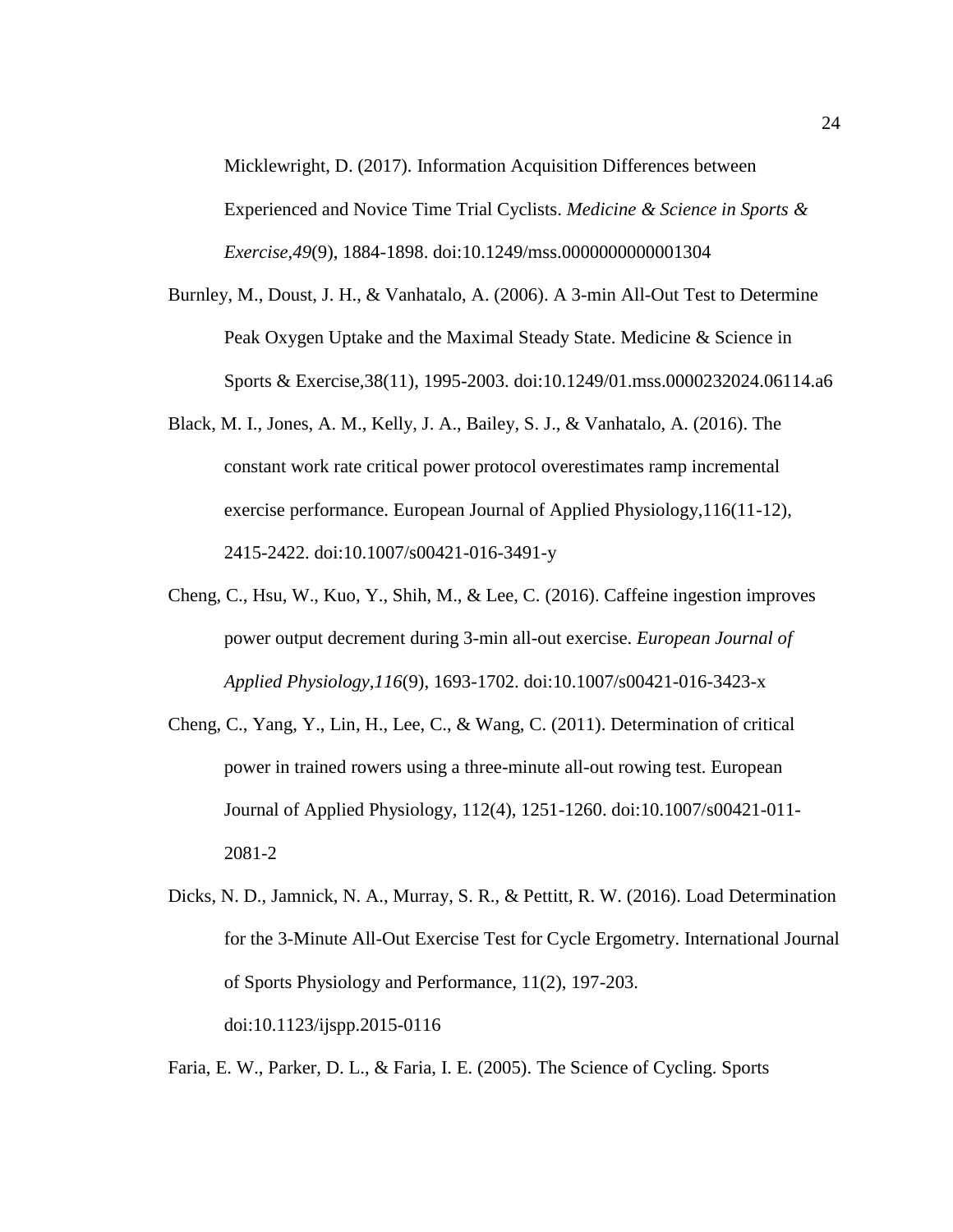Medicine, 35(4), 285-312. doi:10.2165/00007256-200535040-00002

- Hampson, D. B., Gibson, A. S., Lambert, M. I., & Noakes, T. D. (2001). The Influence of Sensory Cues on the Perception of Exertion During Exercise and Central Regulation of Exercise Performance. Sports Medicine, 31(13), 935-952. doi:10.2165/00007256-200131130-00004
- Hopker, J. G., Coleman, D. A., Gregson, H. C., Jobson, S. A., Haar, T. V., Wiles, J., & Passfield, L. (2013). The influence of training status, age, and muscle fiber type on cycling efficiency and endurance performance. Journal of Applied Physiology, 115(5), 723-729. doi:10.1152/japplphysiol.00361.2013
- Jones, A. M., & Vanhatalo, A. (2017). The 'Critical Power' Concept: Applications to Sports Performance with a Focus on Intermittent High-Intensity Exercise. Sports Medicine, 47(S1), 65-78. doi:10.1007/s40279-017-0688-0
- Jones, A. M., Wilkerson, D. P., Dimenna, F., Fulford, J., & Poole, D. C. (2008). Muscle metabolic responses to exercise above and below the "critical power" assessed using 31P-MRS. American Journal of Physiology-Regulatory, Integrative and Comparative Physiology, 294(2). doi:10.1152/ajpregu.00731.2007
- Karsten, B., Jobson, S. A., Hopker, J., Stevens, L., & Beedie, C. (2014). Validity and reliability of critical power field testing. European Journal of Applied Physiology, 115(1), 197-204. doi:10.1007/s00421-014-3001-z
- Lucas, R. D., Souza, K. D., Costa, V., Grossl, T., & Guglielmo, L. (2013). Time to exhaustion at and above critical power in trained cyclists: The relationship between heavy and severe intensity domains. Science & Sports,28(1).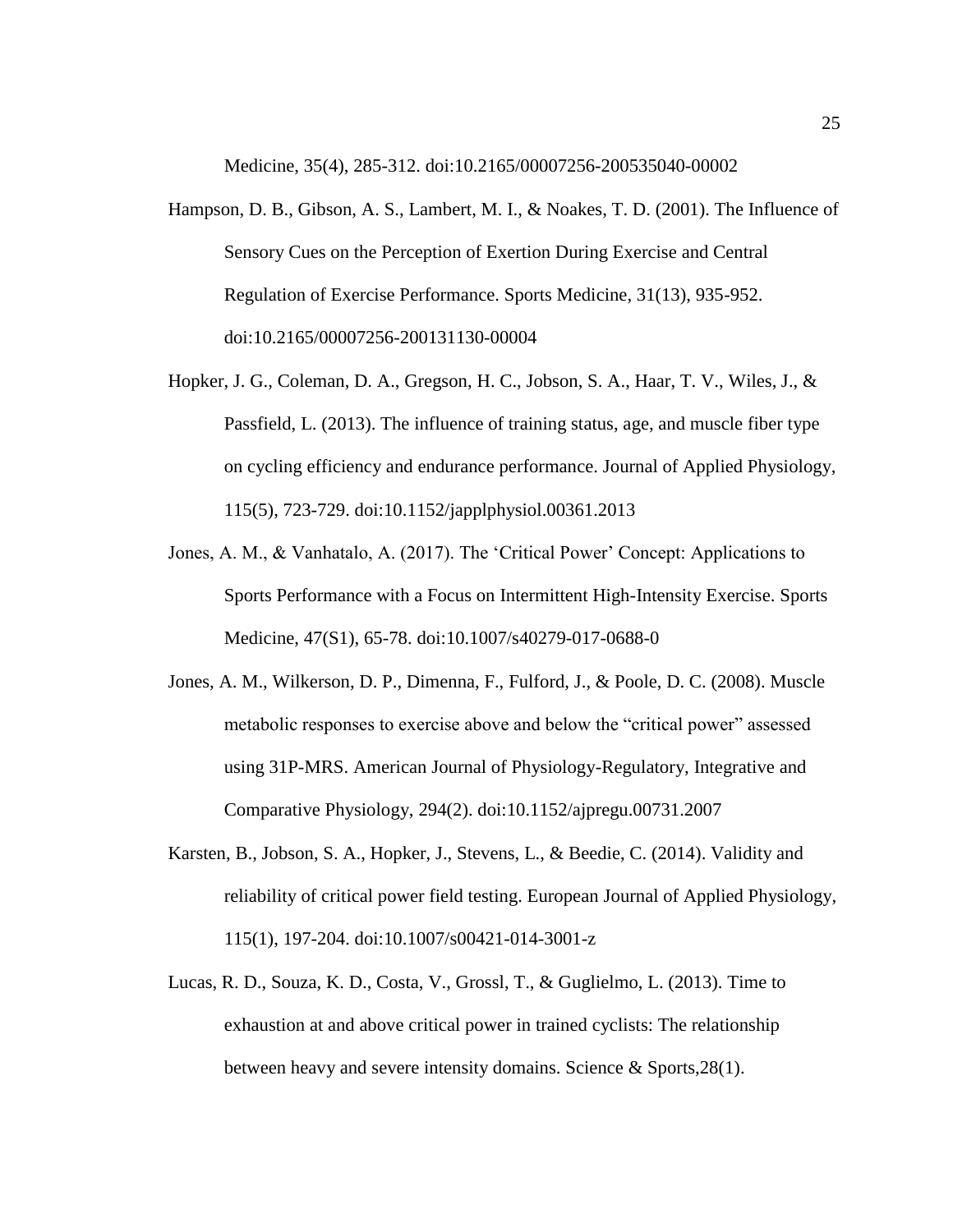doi:10.1016/j.scispo.2012.04.004

- Lucas, R. D. (2018). Discussion of "Can measures of critical power precisely estimate the maximal metabolic steady-state?" – Is it still necessary to compare critical power to maximal lactate steady state? *Applied Physiology, Nutrition, and Metabolism,43*(1), 94-95. doi:10.1139/apnm-2017-0501
- Maturana, F. M., Keir, D. A., McLay, K. M., & Murias, J. M. (2016). Can measures of critical power precisely estimates the maximal metabolic steady-state? Applied Physiology Nutrition and Metabolism. doi:10.1139/apnm-2016-0248
- Moritani T, Nagata A, deVries HA, Muro M (1981) Critical power as a measure of physical work capacity and anaerobic threshold. Ergonomics 24:339–350
- Nikolopoulos, V., Arkinstall, M. J., & Hawley, J. A. (2001). Pacing strategy in simulated cycle time-trials is based on perceived rather than actual distance. *Journal of Science and Medicine in Sport,4*(2), 212-219.

doi:https://doi.org/10.1016/S1440-2440(01)80031-1

- Pageaux, B. (2014). The Psychobiological Model of Endurance Performance: An Effort-Based Decision-Making Theory to Explain Self-Paced Endurance Performance. Sports Medicine,44(9), 1319-1320. doi:10.1007/s40279-014-0198-2
- Parry, D., Chinnasamy, C., & Micklewright, D. (2012). Optic Flow Influences Perceived Exertion during Cycling. *Journal of Sport and Exercise Psychology, 34*(4), 444-456. doi:10.1123/jsep.34.4.444

Poole, D. C., Burnley, M., Vanhatalo, A., Rossiter, H. B., & Jones, A. M. (2016). Critical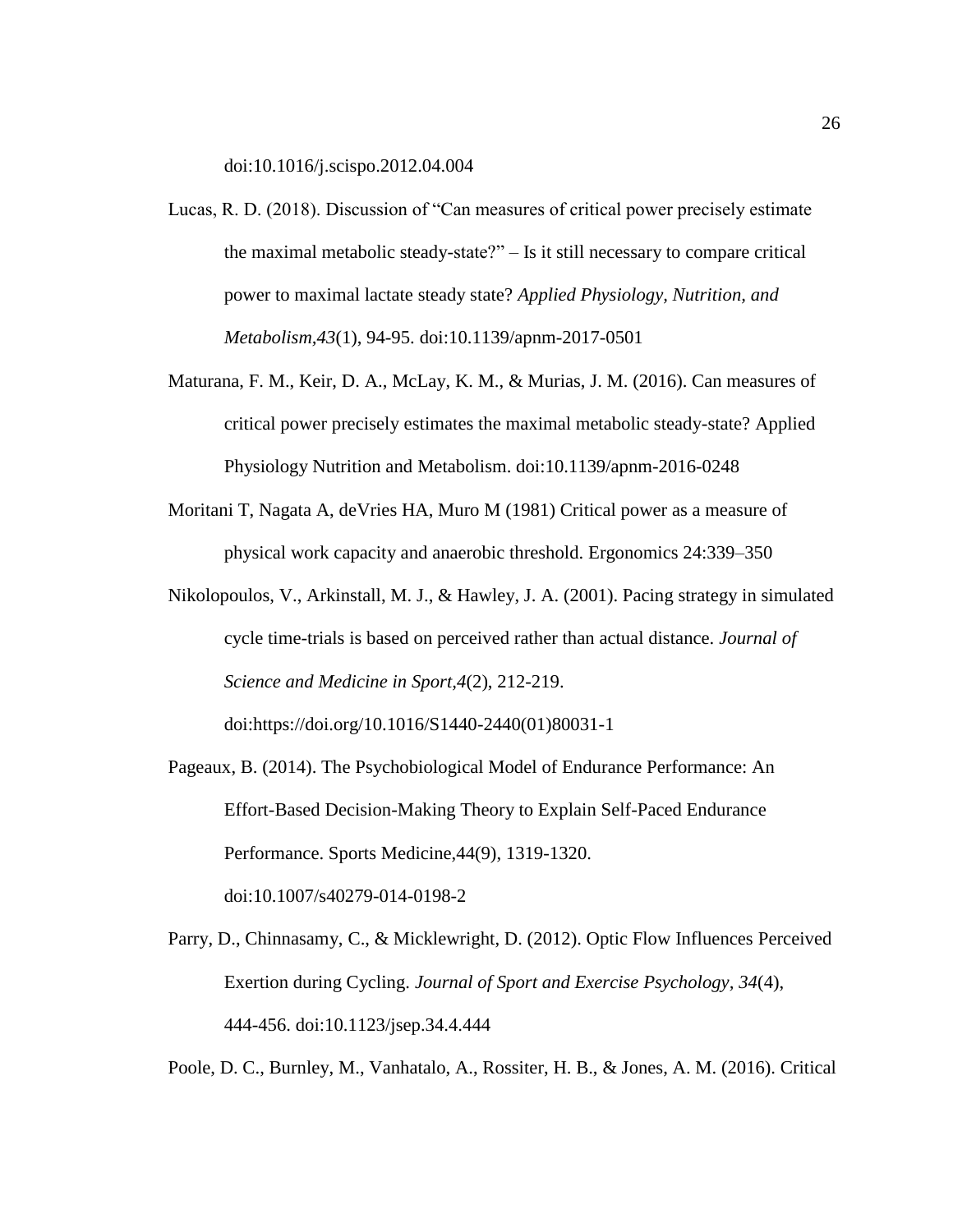Power. Medicine & Science in Sports & Exercise, 48(11), 2320-2334. doi:10.1249/mss.0000000000000939

- Salam, H., Marcora, S. M., & Hopker, J. G. (2017). The effect of mental fatigue on critical power during cycling exercise. European Journal of Applied Physiology. doi:10.1007/s00421-017-3747-1
- Smits, B. L., Pepping, G., & Hettinga, F. J. (2014). Pacing and Decision Making in Sport and Exercise: The Roles of Perception and Action in the Regulation of Exercise intensity. *Sports Medicine,44*(6), 763-775. doi:10.1007/s40279-014-0163-0
- Smits, B. L., Polman, R. C., Otten, B., Pepping, G., & Hettinga, F. J. (2016). Cycling in the Absence of Task-Related Feedback: Effects on Pacing and Performance. *Frontiers in Physiology,7*. doi:10.3389/fphys.2016.00348
- Tucker, R. (2009). The anticipatory regulation of performance: the physiological basis for pacing strategies and the development of a perception-based model for exercise performance. British Journal of Sports Medicine, 43(6), 392-400. doi:10.1136/bjsm.2008.050799
- Ulmer, H. V., Schneider, A., Neumahr, S., & Frietag, W. (1996). PRECISION OF TIME AND VELOCITY ESTIMATION AS A BASE OF TELEOANTICIPATION. *European Journal of Physiology, 431*. Retrieved March 15, 2019.
- Vanhatalo, A., Doust, J., & Burnley, M. (2006). Determination of critical power using a 3-min all-out cycling test.
- Vanhatalo, A., Doust, J. H., & Burnley, M. (2007). Robustness of a 3-min all-out cycling test to manipulations of power profile and cadence in humans. Experimental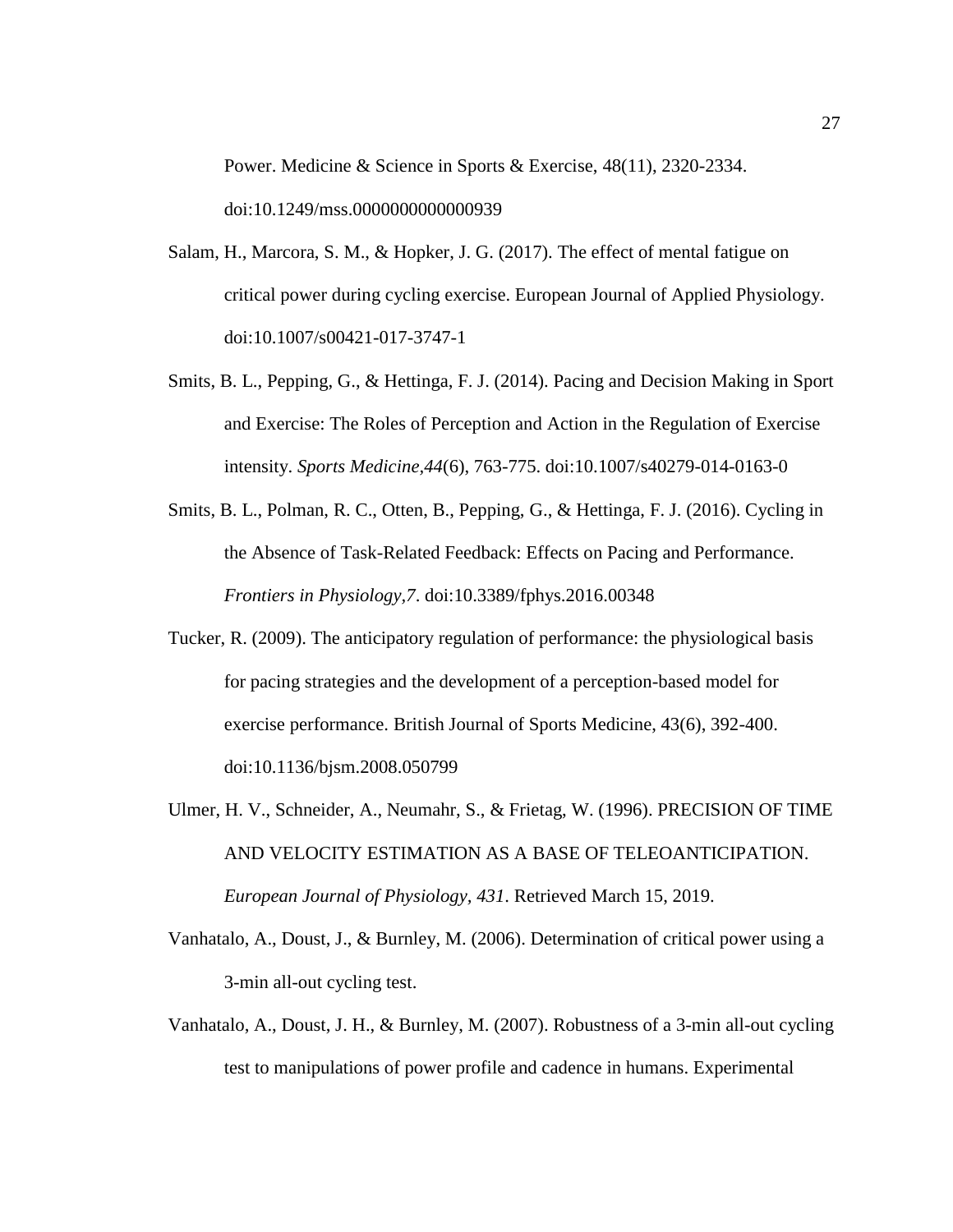Physiology,93(3), 383-390. doi:10.1113/expphysiol.2007.039883

- Vanhatalo, A., Black, M. I., Dimenna, F. J., Blackwell, J. R., Schmidt, J. F., Thompson, C., . . . Jones, A. M. (2016). The mechanistic bases of the power-time relationship: muscle metabolic responses and relationships to muscle fiber type. The Journal of Physiology, 594(15), 4407-4423. doi:10.1113/jp271879
- Wittekind, A. L., Micklewright, D., & Beneke, R. (2009). Teleoanticipation in all-out short-duration cycling. *British Journal of Sports Medicine, 45*(2), 114-119. doi:10.1136/bjsm.2009.061580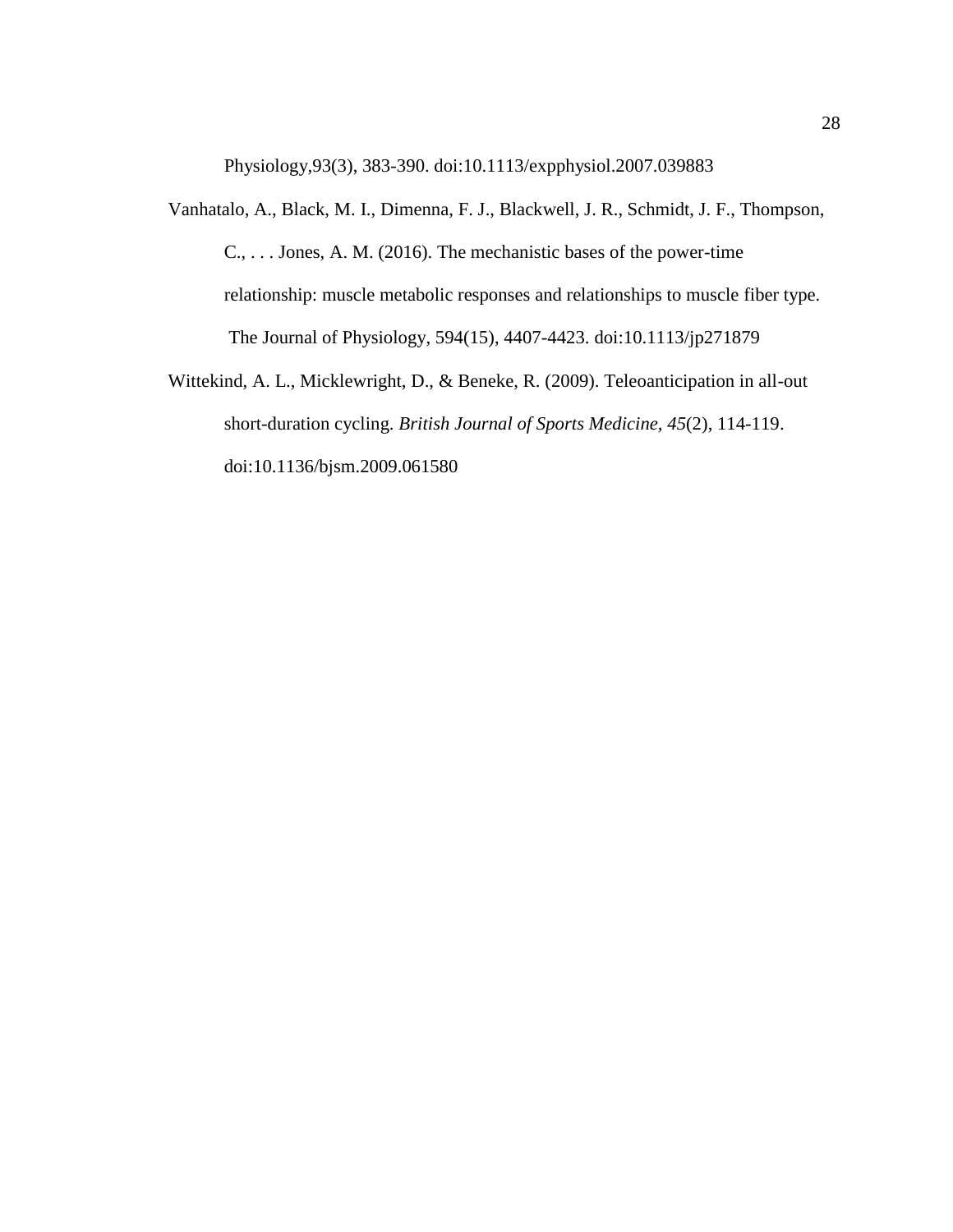## **Appendices**

<span id="page-33-0"></span>Appendix A. 1. Participant Screening

#### **Participant Screening**

Thank you for your interest in our Critical Power research study. If you have a few minutes I would like to ask you a couple questions to ensure that you are eligible to participate. All questions and answers will remain confidential and will be destroyed immediately if you don't advance in the study. If you do continue in the study, a code number will be used to protect your identity and put on the sheet to record your responses. Data from the study will be stored in a locked file cabinet in the Human Performance Laboratory for 5 years.

Before we begin, do you have any questions for me?

|                                                                                    | N           |
|------------------------------------------------------------------------------------|-------------|
| Do you currently participate in aerobic, anaerobic, or resistance                  | $\mathbf N$ |
| Are you experienced and comfortable with pushing your physical                     | N           |
| Have you maintained these exercise habits regularly                                | N           |
| Are you free of cardiovascular, metabolic, respiratory,<br>If yes, what condition: | N           |
| Are you currently using cholesterol/blood pressure lowering  Y<br>medication?      | $\mathbf N$ |
| Are you willing to come into the lab on four separate                              | $\mathbf N$ |
| The total time commitment to come into the lab is about 3                          | $\mathbf N$ |
|                                                                                    | $\mathbf N$ |

The next session will include filling out questionnaires about your physical activity  $\&$  health status. We will also record your height, weight and body composition. Then a VO2peak test will occur. This should take about an hour to 1.5 hours of your time.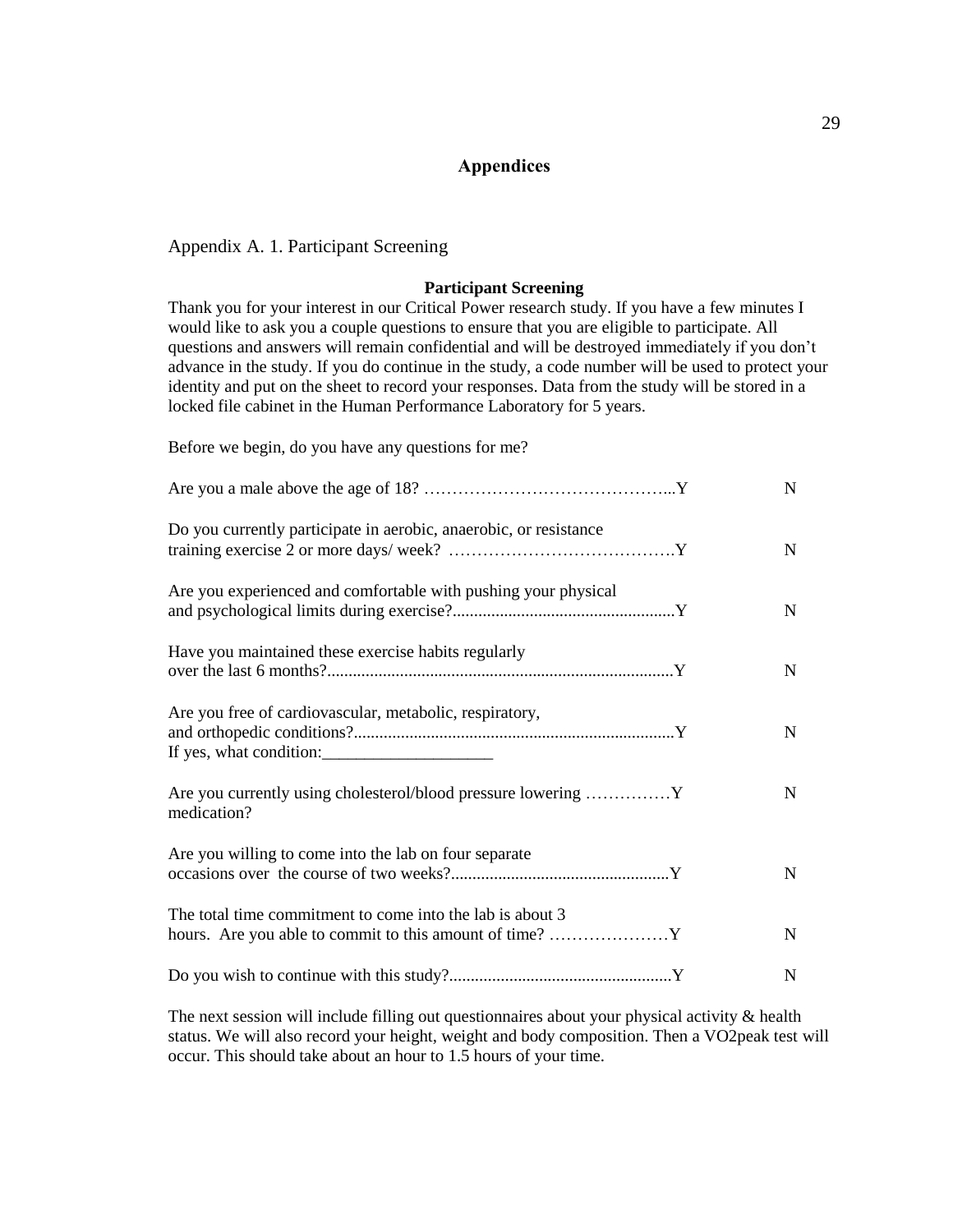Appendix A. 2 Participant Instructions

### **Participant Instructions – Critical Power Study**

## -**Please Follow these Guidelines Prior to Each Session**

- Report to the lab dressed for exercise (Shorts & T-Shirt)
- Eat a snack or small meal 2 hours prior to each session
- Drink  $\frac{1}{2}$ -1 oz of water for each pound you weigh for 24 hours prior to the session
- Eat a well balanced diet including protein, fats, and carbohydrates from a variety of whole-food sources & maintain similar eating habits 24 hours prior to each session
- Obtain 7-9 hours of sleep prior to, and after each session

### **-Please Avoid the Following Prior to Each Session**

- Strenuous/heavy exercise 36-48 hours prior to the testing session
- Use of alcohol 24 hours prior to the testing session
- Use of caffeine at least 3 hours prior to the testing session
- Consuming a large meal at least 2 hours prior to the testing session
- •

## **Session 1 – Informative Session/ VO2Peak Test**

In this session we will inform you about the specific requirements of the study and answer any questions you may have. We will conduct a skinfold test to measure body composition (body fat), and fit you to the bike. Following bike fitting we will conduct an incremental ramp test in order to determine VO2peak.

### **Session 2 - Critical Power Familiarization**

In this session, we will conduct a Critical Power Familiarization test in order for each participant to get a better understanding of how the test is conducted and to practice for the next two sessions. Data from this test will not be analyzed. Participants will have the opportunity to ask any questions and make any necessary adjustments

### **Sessions 3 & 4 - Critical Power Tests**

In sessions 3 & 4, each participant will conduct one critical power testing session. Data from these sessions will be analyzed.